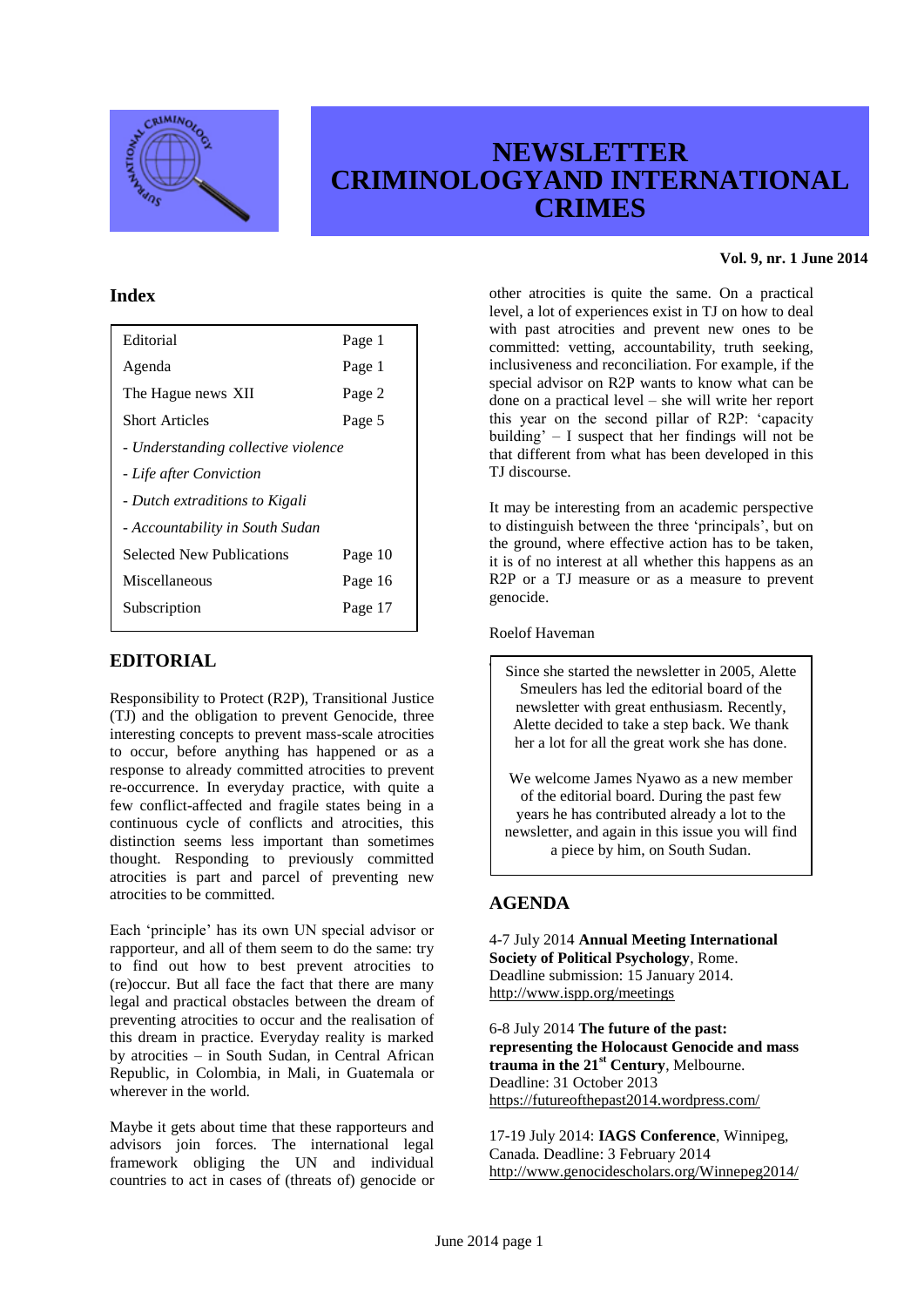10-14 August 2014 **World Criminology Congress**, Monterrey, Mexico. Deadline: 1 April 2014. <http://www.criminology2014.com/>

10-13 September 2014 **European Society of Criminology (ESC)** – annual conference, Prague, Czech Republic. <http://www.esc-eurocrim.org/conferences.shtml>

6-7 November 2014 **Conference – towards a criminology of mass violence and corpse a European perspective.** Deadline: April 30<sup>th</sup> 2014. [http://www.corpsesofmassviolence.eu/calendar/c20](http://www.corpsesofmassviolence.eu/calendar/c2014/workshops-2014/criminology-workshop/) [14/workshops-2014/criminology-workshop/](http://www.corpsesofmassviolence.eu/calendar/c2014/workshops-2014/criminology-workshop/)

If you organize a conference, workshop or symposium related to international crimes, please inform us roelof.haveman@gmail.com and we will make a reference on our website and in the newsletter.

#### **THE HAGUE NEWS XII** By: Barbora Hola

This contribution presents a brief summary of the recent developments at the international criminal courts and tribunals in the period from 20 December 2013 until 9 June.

## 1. ICTY

In February 2014 the Trial Chamber II dismissed Goran Hadzic's Rule 98bis motion for acquittal on eight specific charges contained within counts 2 through 9 of his indictment. Hadzic, former President of the self-proclaimed Republic of Serbian Krajina, was charged with crimes against humanity and war crimes committed in Croatia from June 1991 to December 1993. The judges dismissed Hadzic's submission on the scope of Rule 98bis arguing that motions for acquittals can be considered only with respect to entire counts of the indictment, not specific charges within individual counts. Since the Defence had not challenged any count in its entirety, there was no possibility of acquittal on an entire count. The Chamber nonetheless considered Hadzic's submissions with respect to specific incidents and his participation in joint criminal enterprise. It concluded that, even if it adopted the charges-based approach, the Prosecution had presented sufficient evidence for the eventual findings of guilt.

Similarly, on 15 April 2014, the Trial Chamber I rejected Ratko Mladic's submissions for acquittal under Rule 98bis in their entirety. The Trial Chamber dismissed all his arguments relating to two counts of genocide and particular charges relating to a number of individual crimes in various other counts of the indictment. The Chamber also dismissed the Defence's arguments relating to Mladic's command responsibility for the crimes committed by groups other than the VRS. Judges repeated interpretation of the Hadzic's Trial Chamber on the scope of Rule 98bis, confirming that it was appropriate to consider motions for acquittal only with regard to entire counts, rather than charges within a count. In relation to counts of genocide allegedly committed in various BiH municipalities, the Chamber stated that "there is evidence that acts of genocide took place" in the 15 BiH municipalities charged in the indictment, as well as in Srebrenica, and that the "evidence cited also provides information on the perpetrators' genocidal intent." The Trial Chamber decided that the Accused has a case to answer on all of the counts in the indictment and the defence case was scheduled to begin on 19 May 2014.

In the first half of 2014 the ICTY Appeals Chamber issued two judgments. First, in January a majority of Vlastimil Dordevic's convictions for crimes committed by Serbian forces against Kosovo Albanians during the conflict in Kosovo between 1 January and 20 June 1999 were confirmed on appeal and his sentence reduced from 27 years to 18 years imprisonment. At the time of the Kosovo conflict Dordevic was a former Assistant Minister of the Serbian Ministry of Internal Affairs and Chief of its Public Security Department. The appeals judges confirmed that Dordevic participated in a JCE aimed at changing the ethnic balance of Kosovo to ensure Serbian control over the province and implemented through committing war crimes and crimes against humanity. However, his conviction for aiding and abetting the crimes was reversed since, as judges argued, his criminal conduct is fully reflected in his conviction as participant in the JCE. The Appeals Chamber also reversed some trial chamber's findings related to underlying crimes, such as crime of deportation and a number of specific incidents. Conversely, the appeals chamber granted one Prosecution's ground of appeal regarding sexual assault and found Dordevic guilty of persecutions through sexual assault pursuant to the 3rd category of JCE.

Second, a week later the Appeals Chamber upheld the convictions for crimes committed by Serbian forces in Kosovo between March and May 1999 of other four senior Serbian Officials: Nikola Sainovic, former Deputy Prime Minister of the FRY, Sreten Lukic, former head of the Serbian Ministry of the Interior staff in Priština, Vladimir Lazarevic, Commander of the Yugoslav Army's Priština Corps, and Nebojsa Pavkovic, former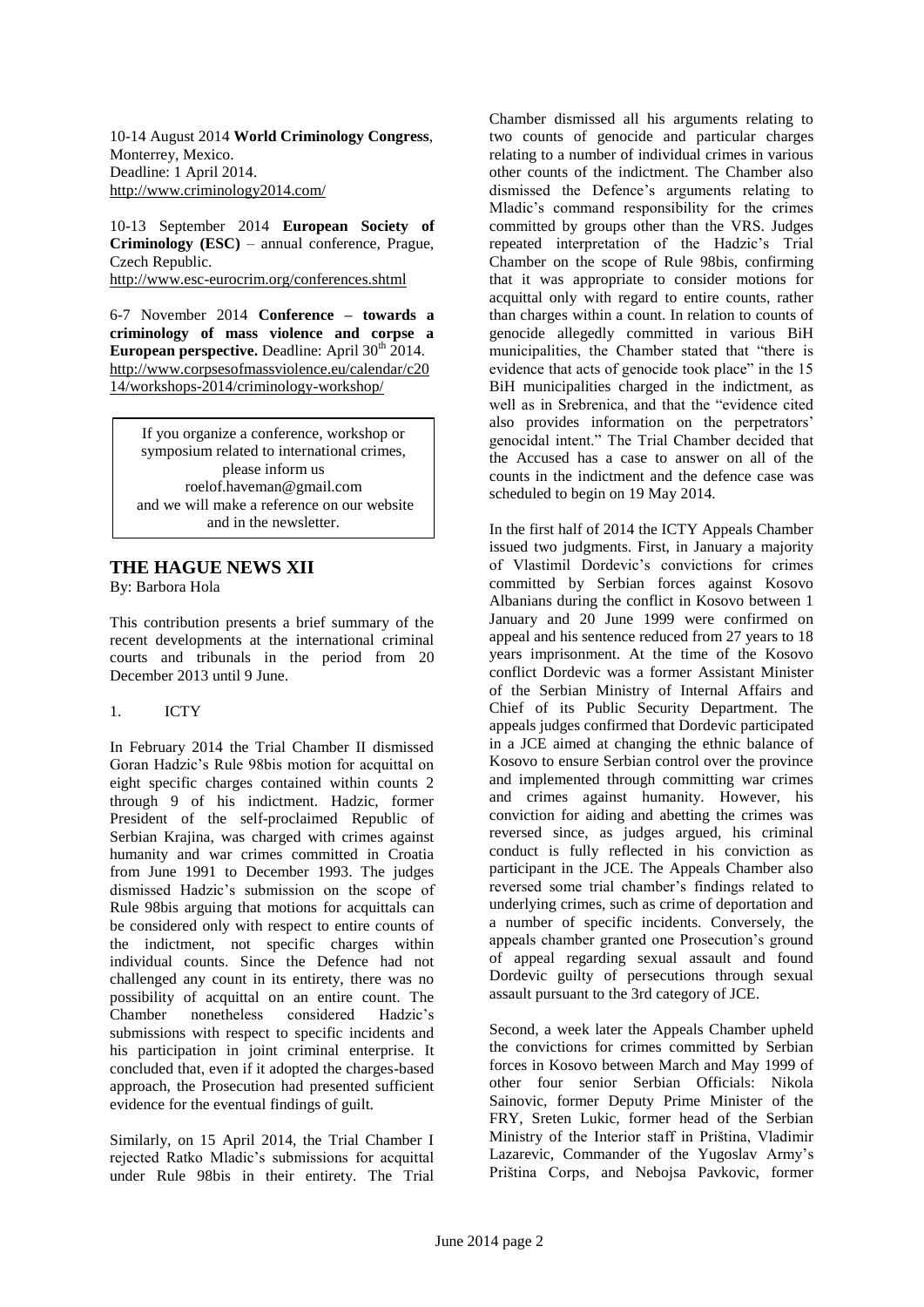Commander of the  $3<sup>rd</sup>$  Army of the Army of Yugoslavia. The appeals judges, however, partially granted the defendants' appeals relating to their convictions and sentences and reduced sentences of Sainovic from 22 years to 18, of Lukic from 22 to 20 years, and of Lazarevic from 15 to 14 years. Pavkovic's 22 year sentence was affirmed. The Appeals Chamber limited the scope of convictions of all the appellants and vacated convictions with respect to several municipalities, towns and incidents. Furthermore, the Appeals Chamber granted in part the Prosecution appeal regarding sexual assault crimes. Regarding the appeals from all parties concerning sentencing, the Appeals Chamber agreed with arguments of the Prosecution, Sainovic, and Lukic regarding the failure to individualise the sentences, as well as Lukic's arguments regarding the assessment of his surrender as a mitigating circumstance. Overall, the Chamber stated that "in light of the circumstances of this case, as well as the gravity of the crimes for which the Appellants are responsible, and taking into account the principle of proportionality, a limited reduction in the sentences imposed by the Trial Chamber is warranted in relation to Mr Sainovic, Mr Lazarevic, and Mr Lukic". With respect to the ongoing "specific requirement" discussion in relation to aiding and abetting (see http://humanrightsdoctorate.blogspot.com/2014/01/ authoritative-legal-pronouncements-from.html or http://www.ejiltalk.org/the-self-fragmentation-of-

the-icty-appeals-chamber/ ) , the Appeals Chamber presented its conclusions as to Lazarević's arguments that the Trial Chamber had erred in convicting him for aiding and abetting the crimes of deportation and inhumane acts (forcible transfer), since his alleged acts and omissions were not specifically directed to assist these crimes. In contrast to the previous ruling of the Appeals Chamber in Perisic, judges concluded, Judge Tuzmukhamedov dissenting, that "specific direction" is not an element of the aiding and abetting mode of liability. This ruling of the Appeals Chamber prompted the Prosecution to apply for 'reconsideration' of the decision to acquit Momcilo Perisic rendered on appeal in February 2013. The Prosecution motion for reconsideration was largely criticised and ultimately rejected in March by the Appeals Chamber arguing that it lacks any legal basis as pointed out by many commentators. For an insightful commentary on these turbulent developments at the ICTY see e.g. Sergey Vasiliev's piece at http://cicj.org/?p=1810 .

## 2. ICTR

In the reported period the ICTR Appeals Chamber delivered its judgement in the Military II case and acquitted two high ranking defendants: Augustin Ndindiliyimana, former Chief of Staff of the

Rwandan gendarmerie, and François-Xavier Nzuwonemeye, former commander of the Reconnaissance Battalion. Among others, the Appeals Chamber concluded that the trial judges erred in finding that they had effective control over gendarmes committing crimes during the 1994 genocide. Given the 11 year lapse between Ndindiliyimana's arrest and the appeals chamber acquittal, some commentators reiterated discontent about a lack of compensation for defendants acquitted at the ICTs. Their co-defendant Innocent Sagahutu, former commander of Squadron A within the Reconnaissance Battalion, saw some of his conviction reversed on appeal and his 20-year sentence reduced to 15 years. The Appeals Chamber affirmed Sagahutu's criminal responsibility for aiding and abetting and as a superior in relation to the killing of at least two Belgian UNAMIR peacekeepers on 7 April 1994, but reversed the Trial Chamber's finding that he had ordered the killings.

3. ICC

## *Democratic Republic of Congo*

From 10 till 14 February 2014 the confirmation of charges hearing in the case of Bosco Ntaganda was held before Pre-Trial Chamber II. On 9 June judges unanimously confirmed 18 charges of war crimes and crimes against humanity against Ntaganda and committed his case for trial.

On 7 March 2014 the Trial Chamber II convicted Germain Katanga by majority, judge Van den Wyngaert dissenting, of war crimes and crimes against humanity committed during the attack on the village of Bogoro in Ituri on 24 February 2003. The Chamber changed the characterisation of the mode of liability against Katanga – who had initially been charged as principal perpetrator – and convicted him as accessory for contributing "[i]n any other way  $[\dots]$  to the commission  $[\dots]$  of  $[\dots]$  a crime by a group of persons acting with a common purpose". Germain Katanga was thus found complicit to the crimes of murder constituting a crime against humanity and a war crime and the crimes of directing an attack against the civilian population as such or against individual civilians not taking direct part in hostilities, destroying the enemy's property and pillaging constituting war crimes. Katanga was acquitted of all the other charges and the Chamber decided that he should continue to be detained pending sentencing. On 23 May 2014 the Trial Chamber II, by majority, pronounced a sentence of 12 years. In her dissenting opinion, Judge Van den Wyngaert challenged the re-characterisation of Katanga's mode of liability and argued that the change rendered the trial unfair and breached the rights of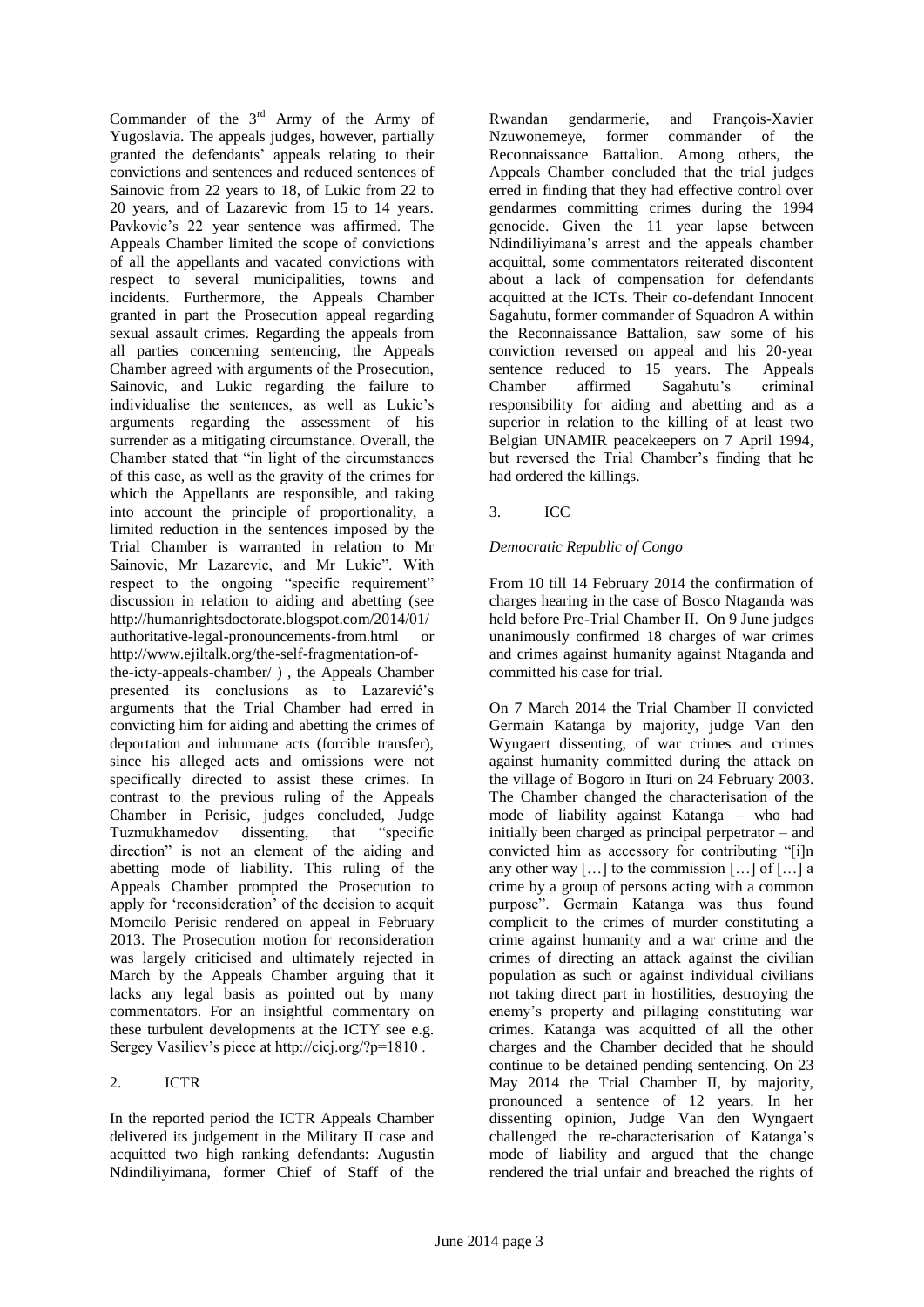the Defence, as it did not receive proper notification of the new charges and was not afforded a reasonable opportunity to conduct investigations in order to mount a defence against them. Katanga was initially tried with Chui, who was acquitted on trial in 2012. Both defence and prosecutor have appealed the judgment.

On 19-20 May the Appeals Chamber held a hearing in the Lubanga case. Next to hearing issues raised by the parties regarding the appeal, the Chamber also heard the testimony of two additional witnesses, witnesses D-0040 and D-0041, as requested by the Defence.

#### *Darfur, Sudan*

In view of logistic difficulties Trial Chamber IV decided in April 2014 to vacate the date for the opening of the trial of Abdallah Banda Abakaer Nourain, the only remaining accused in the Haskanita camp case, originally scheduled to start on 5 May 2014. The judges will decide in due course on how to proceed further.

#### *Republic of Kenya*

The trial commencement date was also vacated in the case against Uhuru Kenyatta, whose trial was set to start on 5 February 2014. On 31 March 2014, Trial Chamber V(b) set the trial to begin on 7 October 2014. The purpose of the adjournment is to provide the Government of Kenya with a further opportunity to provide certain records, which the Prosecution had previously requested on the basis that the records are relevant to a central allegation to the case. The Chamber rejected the Defence request to terminate the proceedings in this case as well as the Prosecution request to suspend the proceedings indefinitely.

The evidence-related difficulties also continue to hamper the trial of Kenyan Deputy President William Ruto and journalist Joshua Sang. On 14 May the Prosecutor announced that she decided to withdraw a witness considered to be one of the key witnesses in the trial. Following the Prosecutor's decision, the trial was suspended until 16 June.

#### *Central African Republic*

In March 2014 Narcisse Arido, the last of the suspects in the case concerning offenses against the administration of justice allegedly committed during the trial of Bemba (as reported in the last issue) made an initial appearance at the ICC.

#### *Côte d'Ivoire*

On 27 March 2014, Charles Blé Goudé, the third ICC suspect in the situation in Côte d'Ivoire next to Laurent Gbagbo and his wife Simone, appeared at the ICC after being transferred from Côte d'Ivoire. The date of the beginning of the confirmation of charges hearing was set to 18 August 2014.

#### *Ukraine*

In April Ukraine lodged a declaration with the ICC accepting its jurisdiction over alleged crimes committed in relation to violence taking part at its territory between 21 November 2013 and 22 February 2014. The decision to open a formal investigation in Ukraine is in the discretion of the Prosecutor, who opened a preliminary examination following the Ukrainian declaration.

#### *Iraq*

On 13 May 2014 the Prosecutor also announced that she has re-opened the preliminary examination of the situation in Iraq relating to the alleged systematic abuse of detainees by British soldiers from 2003 to 2008. In 2006 Moreno Ocampo concluded that he will not seek authorization to open investigation in this situation and argued that the situation does not pass the gravity threshold under the ICC Statute. In January 2014 the ICC received new information from the European Center for Constitutional and Human Rights and the Public Interest Lawyers alleging a higher number of cases of ill-treatment of detainees and providing further details on the factual circumstances and the geographical and temporal scope of the alleged crimes.

4. Special Tribunal for Lebanon - STL

On 16 January 2014, the trial in the Ayyash et al. case started. In February the Trial Chamber ordered to join the case of Hassan Habib Merhi (indicted in October last year) with Ayyash et al. In this connection the Trial Chamber adjourned the trial sessions in order to allow Defence of Merhi sufficient time to prepare for trial. The trial is to resume on 18 June 2014. All the accused are tried in absentia.

In April 2014 the STL made public its decision to charge two journalists and two media organizations with contempt. The charges relate to the broadcasts of information allegedly disclosing confidential witnesses. It is striking that for the first time in the history of international criminal law, corporations are actually alleged to be criminally responsible and charged with contempt.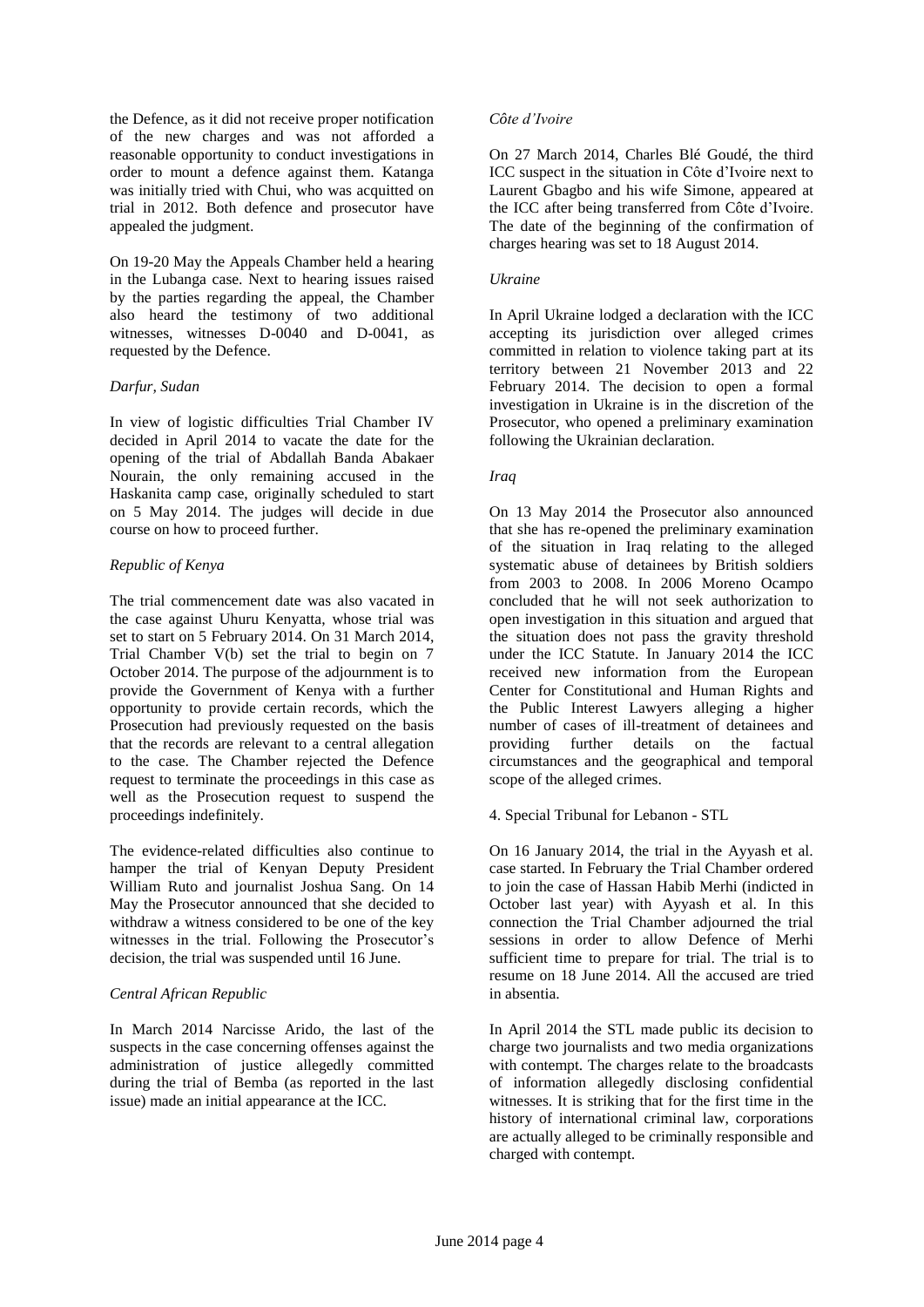# **SHORT ARTICLES**

#### **Understanding collective violence: What are the advantages of the macro-micro integrated theoretical model over the rational choice model?**

By Olaoluwa Olusanya<sup>1</sup>

While victims of genocide, crimes against humanity and other complex forms of collective violence are necessarily socially located and regarded as members of a targeted group, the same cannot be said for the perpetrators of these crimes. In contrast to victims, perpetrators of collective violence have been depicted as having no significant ties to a national, ethnic, religious or racial group. Under the influence of the concept of methodological individualism and rational choice, many within the international criminal law community have come to simplistically regard perpetrators of collective violence as a collection of self-interested actors who act rationally in order to maximize their own self-interests. For instance, in his opening speech at the Nuremberg trials, Justice Jackson, the chief U.S. prosecutor at the Nuremberg trials made the following relevant statement: 'under the law of all civilized peoples [it has been] a crime for one man with his bare knuckles to assault another. How did it come that multiplying this crime by a million, and adding fire arms to bare knuckles, makes it a legally innocent act?' (quoted in Andreas L. Paulus, 'Peace Through Justice? The Future of the Crime of Aggression in a Time of Crisis'. Wayne Law Review 50 (2004), at 4).

The above statement appears to suggest that collective violence is simply the aggregate of many individuals committing isolated acts of violence. However, we know that this is not the case: genocide is a collective project! This leads us to the following question: In view of the strong evidence for a negative relationship between group size and collective action, why would tens of thousands of rational, self-interested individuals work together towards a common criminal purpose? In this regard it should be pointed out that the empirical evidence demonstrates that 'rational self-interested individuals will not act to achieve their common or group interests' (see M Olson, The Logic of Collective Action, (Cambridge: Harvard Univ. Press, 1965), at 2). From the perspective of rational choice theory one would expect that rational individuals will free ride on the contributions of others in the genocidal enterprise. In economics, the

-

free rider problem refers to a situation where an individual benefits from services (for example occupying land belonging to Tutsis) without paying for the cost relating to accruing benefit (for example non-participation in the violence against the Tutsis).

So if we accept that rational, self-interested individuals will not act to achieve their common or group interests, how then can we explain the collective nature of the system criminality of mass violence? The macro-micro integrated theoretical model offers an empirically supported alternative explanation. However before discussing this alternative explanation, I shall first provide a brief overview of the MMITM. Essentially the MMITM is a general theory of collective violence. It was developed to explain large scale and complex criminal activities involving heterogeneous social networks characterized by complex webs of relationships between various micro, meso and macro-level actors, however loosely or tightly organized for the benefit of those participating in these criminal activities at the expense of others (for example out-group members). In addition, several features distinguish the MMITM from other theoretical approaches (such as general strain theory, a general theory of crime and rational choice theory). For instance, in contrast to traditional criminological theories, the MMITM recognizes the fact that emotions are essential for flexible and rational decision making and as a result views emotions as complex, dynamic, systems made up of several separate components with different functions: physiological arousal, affect or subjective feelings, cognitive processes and action tendencies. Furthermore, the MMITM postulates that large scale and complex criminal activities undertaken by a multitude of people will be unsuccessful if they are undertaken without emotions.

Returning to the question pertaining to the collective nature of the system criminality of mass violence, in contrast to rational choice theory and its focus on the aggregated effects of individual self-interests, the MMITM posits that social identity is the 'social glue' that binds participants in collective violence together. The theory views social identity as a function of the emotional significance placed on a particular group membership and emphasizes the critical role played by emotions in this process. In addition, the MMITM argues that the salience of group membership has a transformative effect on personal self-interests. In other words, it shifts social identity from the self ('my own best interests') to the collective ('our own best interests'), thereby creating a cooperative orientation within the group.

<sup>&</sup>lt;sup>1</sup> Aberystwyth University, Honorary Visiting Fellow, Anglia Ruskin University, Veterans and Families Institute, Author of Emotions, decision-making and mass atrocities: Through the lens of the macro-micro integrated theoretical model. Farnham, Surrey, UK, Ashgate May 2014. ooo@aber.ac.uk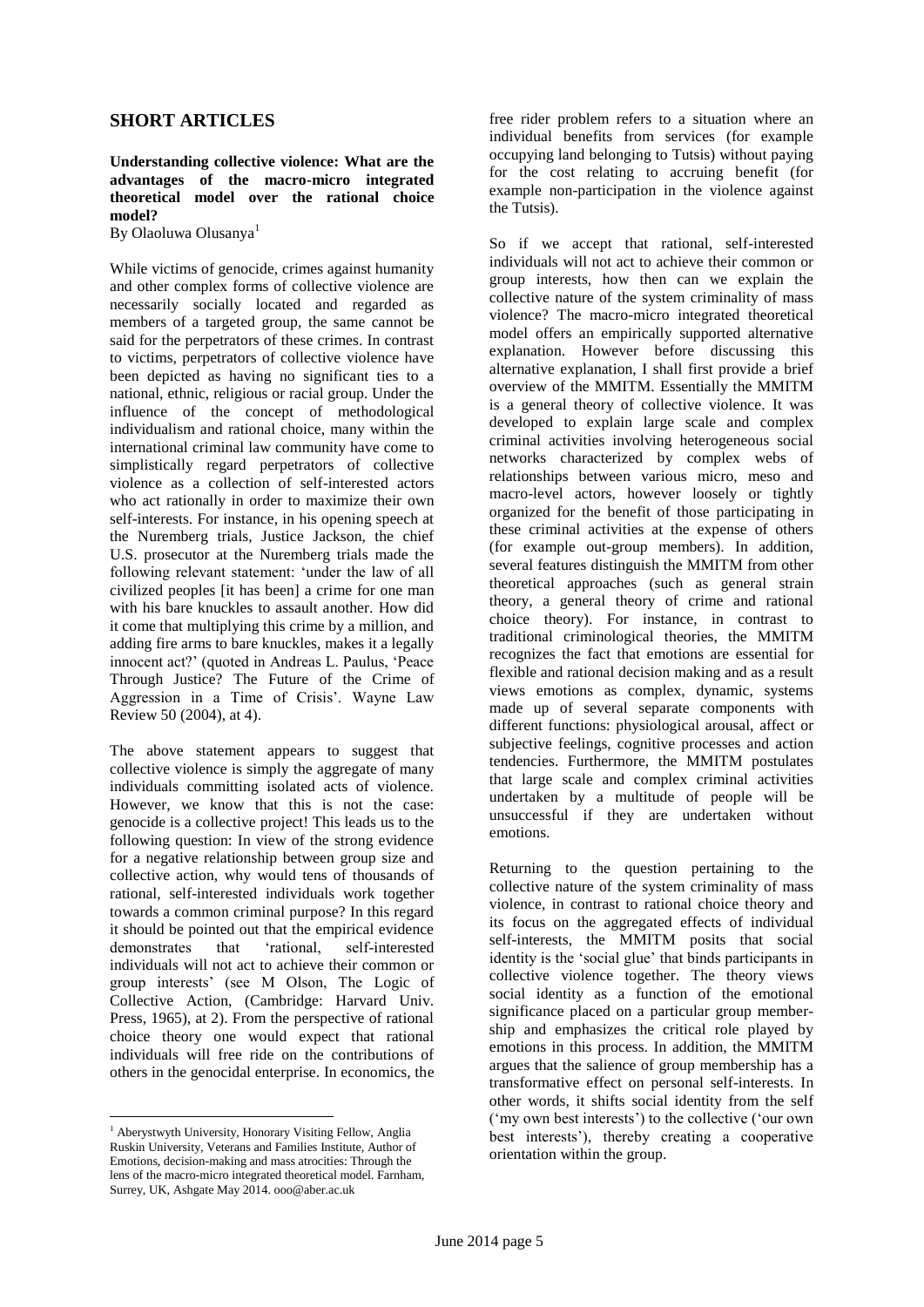What implications does the MMITM have for the determination of individual agency and responsibility for collective violence? In this regard, it should be pointed out that the MMITM provides a more nuanced account of agency and responsibility than existing criminological theories. In contrast to criminological theories that seek to homogenize participants in collective violence, for example rational choice theory and consistent with the literature on collective violence, the MMITM postulates that these perpetrators (that is, reluctant executioners, true believers and psychopaths) especially at the outset represent a highly heterogeneous group with different beliefs, emotions and attitudes towards members of a targeted group. In essence: 'the good the bad and the ugly'. These three disparate sub-groups, despite their differences, at some point in the course of destructive events, appear to work together to achieve a common criminal objective. From this perspective, it becomes important to recognize that collective violence involves associations between individuals following different pathways and in addition to appreciate the fact that participants in collective violence are motivated by a variety of different incentives (for example positive stimuli such as monetary incentives, opportunities for rape and plunder; or negative stimuli such as group pressures).

#### **Life after Conviction at International Criminal Tribunals**

By Barbora Hola & Joris van Wijk

The functioning of the international criminal courts and tribunals has consistently generated a lot of attention. Commentators have, however, almost entirely neglected the question what happens to an individual convicted by an international criminal tribunal after the guilty verdict is pronounced. The empirical reality of the post-conviction phase at the ICTY, ICTR and SCSL is not exactly an example of a well-functioning system of criminal justice: it is not transparent, conceptually underdeveloped and leads to inequalities in the treatment of international prisoners. International prisoners are incarcerated in various countries around Europe and Africa and it is not clear what considerations, except for political factors, are taken into account when the tribunals decide on the enforcement country. The ICTY prisoners are scattered across 13 European countries and no country holds more than six ICTY convicts. The vast majority of the ICTR prisoners are sent to two countries: Mali and Benin and all the SCSL convicts, except for Charles Taylor who was recently transferred to the UK, are serving their imprisonment terms in Rwanda.

International prisoners are held in different prisons across and within these countries and subjected to

largely differing prison conditions. Within Europe they are integrated into domestic inmates' populations and typically serve their time in units with domestic murderers, child molesters, or drug traffickers. They follow similar daily routines and are offered existing rehabilitation programmes. Due to language problems, however, the possibility to partake often remains only theoretical. One might also question whether rehabilitating génocidaires and war criminals in the same way as ordinary delinquents makes much sense. Despite being usually convicted of very serious crimes, the international criminals committed their crimes under very specific (ideological, social, individual) circumstances and arguably this should be duly reflected in designing their rehabilitation programmes. In Africa, international prisoners serve their time in special wings/prisons built or adjusted exclusively for international convicts in order to conform to international prison standards. This, however, creates huge discrepancies in the treatment of international prisoners and domestic prisoners not so "lucky" to be convicted by an international court. Take an example of the Mpanga prison in Rwanda where hundreds (up to six thousand) of génocidaires convicted by Rwandese domestic courts are imprisoned with almost no privacy, sleeping in common dormitories and sharing social facilities. Within the same complex a special wing for international convicts was built, currently exclusively hosting eight SCSL convicts, where each convict has his own cell with attached facilities, they have access to computers and a prison gym and have their own chef who prepares their daily meals.

As of July 2013, almost half of all the international prisoners (55 persons, 45% of all convicts) had already been released: the vast majority was released early generally after serving 2/3 of their sentence (46 individuals, 84% of the released). The tribunals' Presidents consider these individuals rehabilitated from international crimes since they behaved well, attended work activities or language courses in the respective prisons and some of them eventually expressed remorse for their crimes. On the face of it, this high success rate in rehabilitating international prisoners can be considered a demonstration of a successful correctional policy. In how many national jurisdictions does it happen that almost all offenders of serious (conventional) crimes qualify for early release? At the same time, exactly this high 'success rate' begs a number of questions. Are offenders of international crimes really so well behaved and really so easy to rehabilitate as these data suggest? If so, how could that be explained? Perhaps by the nature of the crimes they committed or the nature of their personalities? Or could it be explained by completely other factors? The President is highly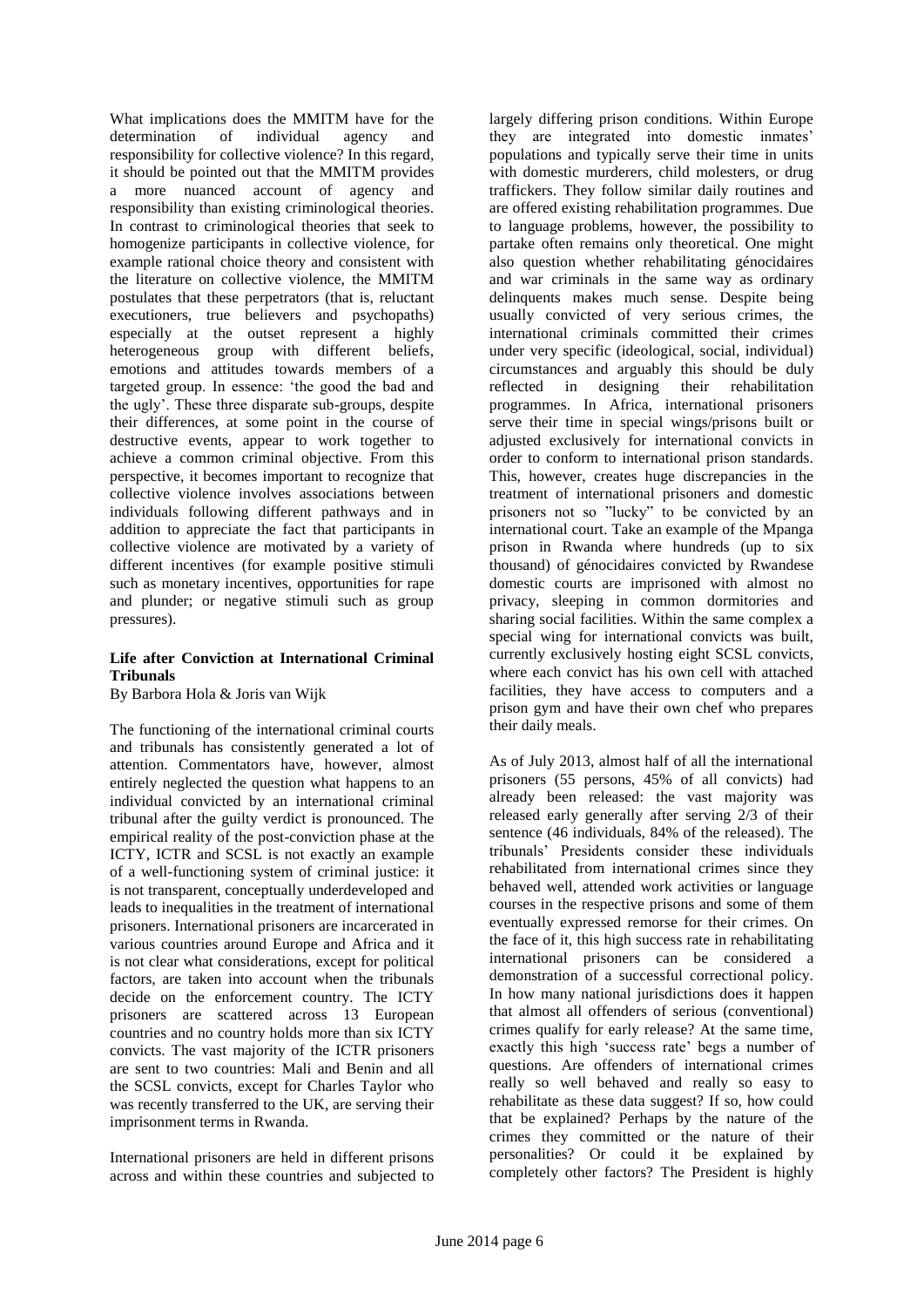dependent on information provided by the authorities of the enforcing states. Could it be that these enforcement states are somehow more lenient in their assessment of international prisoners' behaviour and levels of rehabilitation compared to serious offenders who are to reintegrate in their own societies?

After their release, the international prisoners simply disappear from the radar of the international community (unless they enter a witness protection programme and cooperate with the tribunals) and there is no supervision of their conduct or any attention paid to their activities. Some go back to their countries of origin and return to political posts they held prior to or during the periods when crimes were committed. Some return as celebrated war time heroes, write a bestselling book justifying their crimes and become public figures frequenting TV shows. Some just go back to their old house, cannot find a job, feel rejected by a society and fight to make a living. Some simply cannot go anywhere since no country is willing to accept them and get stuck in the UN safe house together with those acquitted by the same international criminal tribunal who ended up in the same "limbo" situation.

It might be questioned whether this picture indeed represents what we as the international community envisage by "doing justice". In any case, the inequalities and a lack of principled approach towards the regulation and enforcement of international sentences have clear repercussions for the tribunals' legacy. In addition, the ICC adopted a largely similar approach to the enforcement of its sentences and despite being a permanent international criminal court the post-conviction phase at the ICC largely resembles the system at the international criminal tribunals. This brief overview raised many important and interesting questions and might serve as a starting point for future discussions on the post-conviction stage of the international criminal justice system.

For more detailed overview see [http://jicj.oxfordjournals.org/content/12/1/109.abstr](http://jicj.oxfordjournals.org/content/12/1/109.abstract) [act.](http://jicj.oxfordjournals.org/content/12/1/109.abstract)

#### **Dutch extraditions to Kigali underway** By Thijs Bouwknegt

Ukuri, Ubutabera, Ubwiyunge. These almost magical words [truth, justice and reconciliation] have resonated throughout the hills of Rwanda in the past two decades. Although they were advocated in harmony, justice has set the tone. No genocide in world history has met with so much legal reckoning as the 1994 extermination of Rwanda's Tutsi. The numbers are mind-boggling.

Over 12.000 judicial forums dealt with more than one million suspected perpetrators.

Justice was rendered at the speed of light, crossing over a dozen borders. From its first trials in December 1996, Rwanda's national courts had nearly tried 10.000 génocidaires in a decade. It is in stark contrast to the 74 Rwandans and one Belgian who were put before judges at the UN's International Criminal Tribunal for Rwanda (UN/ICTR) in Arusha over the course of 18 years. Alongside 'classical' criminal trials, Rwanda reinvented an old practice: Inkiko Gacaca. Blending truth finding and prosecutions, these grassroots tribunals managed to try 1,003,227 people in 1,958,634 cases between March 2005 and June 2012.

Alongside national trials, international justice and Gacaca, a score of Rwandans ended up in the dock in European and North American countries, under the principle of universal jurisdiction. The historic conviction of former intelligence chief Pascal Simbikangwa in March in Paris is the latest example thereof. Unlike France – which argues that the crime of genocide did not exist in Rwandan law in 1994 - some countries chose to send their genocide files back to Rwanda, to be dealt with by a specialised international crimes chamber in Kigali. It currently already deals with the two ICTR monitored trials versus Pastor Jean Uwinkindi and ex-militia leader Bernard Munyagishari, alongside political scientist Leon Mugesera and former businessman Charles Bandora who had been extradited from Canada and Norway.

Many Rwandans in the diaspora are likely to follow, including those in The Netherlands. The debutant may be Jean Claude Iyamuremye, an alleged former Interahamwe member who was arrested by Dutch police in July 2013 in Voorburg on charges of genocide, crimes against humanity and war crimes. Rwanda requested his extradition in September and on 20 December, the District Court in The Hague advised the Justice Minister that there were no legal obstacles to extradite the Rwandan immigrant. If the Supreme Court rejects Iyamuremye's appeal – who argues that as a political opponent he cannot expect a fair trial – the gate is open. Arrested in January, Jean Baptiste Mugimba, the purported ex-CDR Secretary General, prepares for his extradition hearings in late June. He may be next.

Others are in line. On 25 March, The Hague District Court upheld the decision by the Dutch Immigration and Naturalisation Service (IND) to repeal a Rwandan's residence permit and impose an entry ban for ten years. The man is believed to have taken part in preparations and performance of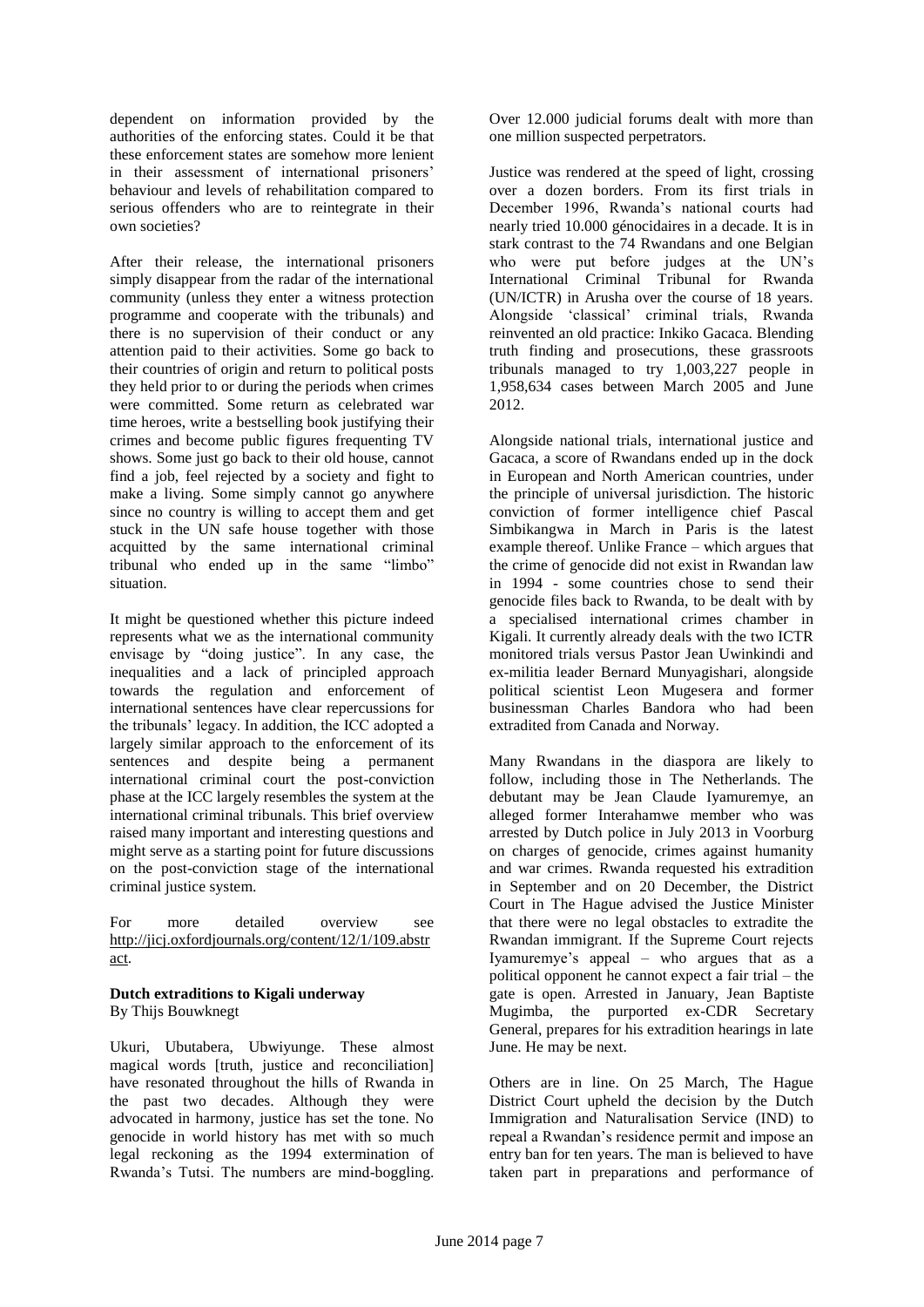genocidal acts. Media reports claim that the IND is looking into similar files of at least 14 other Rwandan immigrants. They possibly fall within the meaning of article 1F of the Refugee Convention, which excludes, inter alia, persons suspected of crimes against peace, war crimes or crimes against humanity.

The Netherlands currently has one of the broadest laws on International Crimes (Wet Internationale Misdrijven) in the world. There is a far-reaching universal jurisdiction and the Netherlands Public Prosecution Service (Openbaar Ministerie, OM) works under the principle of complementarity. However, the departure point for prosecutions is that, if possible, the investigation and prosecution should take place in the State where the crimes were committed. This is where the evidence is, where lawyers speak the language and know the culture and backgrounds of the events. Besides, most victims and relatives reside in the countries where the crimes were allegedly committed.

The Dutch shift to sending genocide files to Rwanda follows years of Dutch investments in the Rwandan legal system but also by decisions in Scandinavian countries, the ICTR and the European Court for Human Rights, which ruled that extraditions would not lead to human rights violations. In the case versus Iyamuremye, the Dutch judges followed their foreign colleagues. Careful in their decision and taking note of monitoring reports in the Uwinkindi case that cites several irregularities, they ruled that the right of a fair trial is not likely to be violated. But the Chamber did advise the minister to have Iyamuremye's trial monitored and to press for his right to be represented by an international lawyer.

Iyamuremye, who has argued that his political beliefs and activities are the reason for his prosecution in Rwanda, has appealed the decision. But also, in a separate but tactical move, he filed a criminal complaint – in The Netherlands and in Rwanda – against Rwanda's President Paul Kagame and several other officials, on charges of international crimes. While he was in refuge in the Democratic Republic of Congo in May 1997, Iyamuremye claims that he was a witness of a massacre of Rwandan refugees by Rwandan soldiers at Port Onatra in Mbandaka. He furthermore alleges that his brother and father disappeared in Kigali between 1996 and 1997.

If the Supreme Court upholds Iyamuremye's extradition, there may possibly be no more prosecutions of Rwandans in The Netherlands, thereby closing a long chapter. For years, the Dutch national police have been conducting investigations in Rwanda. It led to the prosecution and convictions

of Yvonne Basebya (a.k.a Ntacyobatabara) in 2013 – for incitement to commit genocide – and of Joseph Mpambara in 2011, for war crimes. Other suspects have been transferred to the ICTR, including singer Simon Bikindi and former army officer Ephrem Setako. The ICTR referred the case of Michel Bagaragaza to The Netherlands in 2007, but at that time the Dutch International Crimes Law did not yet allow for prosecutions of genocide crimes committed elsewhere before 2003. Bagaragaza was therefore transferred back to Arusha in 2008. How many Rwandans and who will be sent back to Rwanda from the Netherlands remains unclear

#### **Weighing options for legal accountability for international crimes in South Sudan** By James Nyawo

Since the outbreak of civil war in South Sudan on 15 December 2014 there have been reports and evidence of war crimes, crimes against humanity and genocidal acts committed by both sides to the conflict. The allegations include mass killings around Juba, gender crimes, hate speech used to incite ethnic violence, extra-judicial killings, attacks on UN Peacekeepers bases and the use of cluster bombs. Churches, mosques and hospitals were also attacked and looted. It is clear that the warring parties and their supporters which include foreign army, the Ugandan People's Defence Army (UPDF), Darfuri rebels, the Justice Equality Movement (JEM) and the feared Nuer militia known as the White Army seem to be undeterred and are acting with impunity.

Perhaps this is because those responding to the conflict have failed to demonstrate concrete commitment towards legal accountability for the international crimes being committed in South Sudan. The UN Security Council, the AU Peace and Security Council and Inter-Governmental Authority on Development (IGAD) have issued warnings that those responsible will be personally held accountable. However, they did not articulate how and the appropriate mechanism that would be used to hold the perpetrators legally accountable.

The situation seems to be that the international community is playing a wait and see game for one party to emerge victorious before coming up with a clear plan to pursue international justice. As it stands it seems the situation is complicated as it might be difficult to indict both leaders: President Salva Kiir and the rebel leader Riek Machar. At least the consent of the victorious group would be crucial in setting up the appropriate mechanism for legal accountability.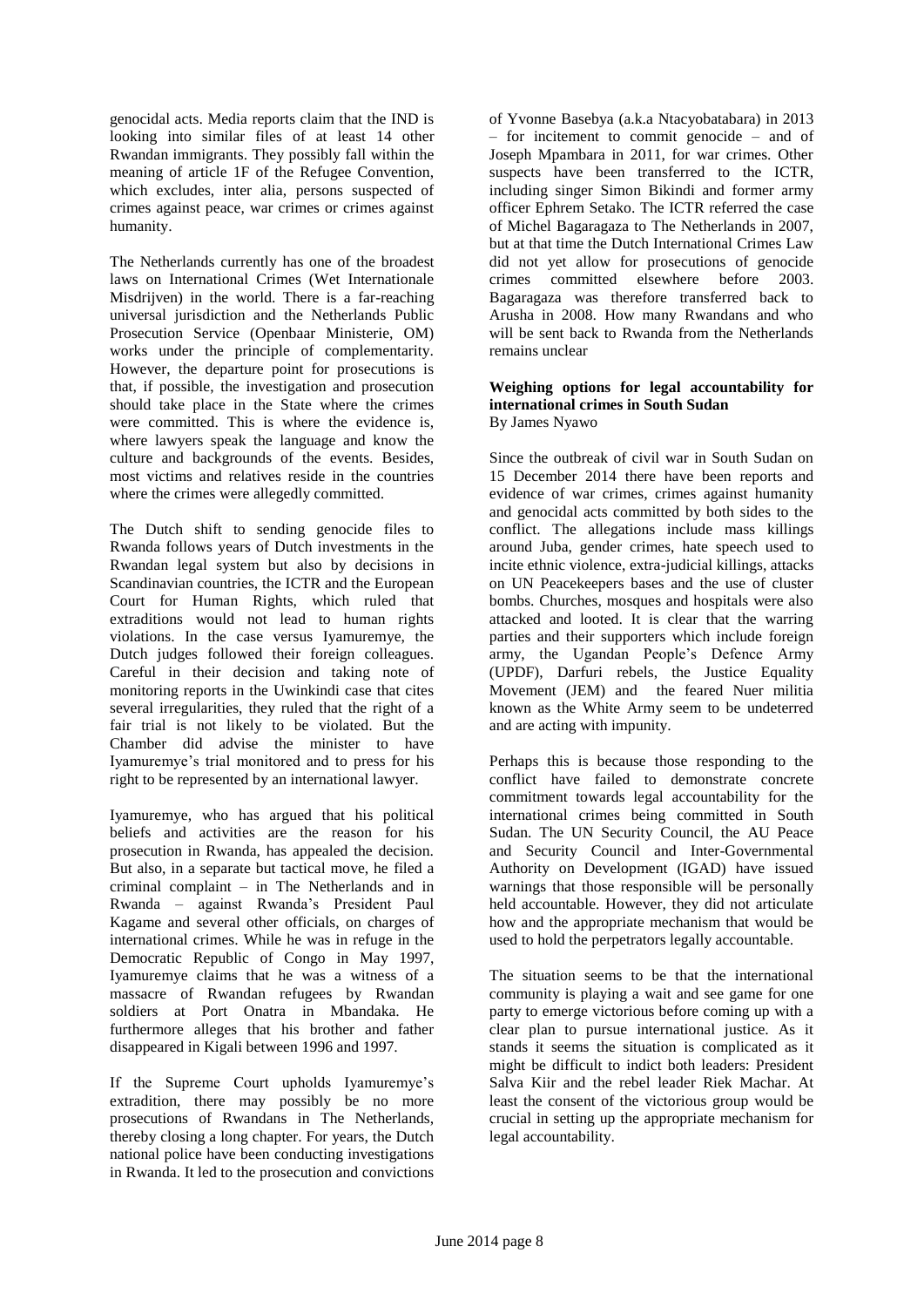The ICC does not have jurisdiction over South Sudan – it has not ratified the Rome Statute. In fact President Kiir once described the ICC as being there to 'humiliate Africans'. One way that the ICC can have jurisdiction in South Sudan is through a UNSC referral in accordance with Article 13 of the Rome Statute. This was the case when other nonstate parties, Sudan and Libya, were referred to the ICC in 2005 and 2011 respectively.

However, the UNSC has passed two resolutions S/Res/2013 (2013) and S/Res/2155 (2014) on South Sudan without referring it to the ICC. Resolution 2155 outlines four key tasks for the peacekeeping force that is: protection of civilians; monitoring and investigating human rights violations; creating enabling conditions for the delivery of humanitarian assistance; and supporting the implementation of the cessation of hostilities agreement. Still it made no reference to the ICC.

It seems that previous complaints mainly from the AU, that the UNSC was inconsistent in its referral of situations to the ICC played a role in stopping the Security Council from referring the situation in South Sudan. This of course does not completely rule out the possibility for such a referral in the future, especially if the AU changes its stance or the victorious party would decide to invite the UNSC referral. The UNSC's decision not to refer situations in Syria to the ICC appears to have dented its legitimacy as a genuine actor in international criminal justice.

Instead of the ICC's involvement, the attention has been on establishing a hybrid court. The South Sudan Law Society (SSLS) appear to have initiated the idea for the establishment of a hybrid court in January 2014. The idea was taken to the US Global Criminal Justice and Bureau of Democracy, Human Rights and Labour to consider the establishment of an independent hybrid or mixed Court. On 13 May 2014 UN Secretary General Ban Ki moon, added his voice in support of a hybrid court. He suggested that 'a special or hybrid tribunal with international involvement should be considered.'

The AU Commission of Inquiry on South Sudan whose mandate includes coming up with suggestions on 'accountability mechanisms for gross violations of human rights and other egregious abuses to ensure that those responsible for such violations are held to account', also hinted that it would recommend the establishment of a hybrid court. It would be interesting to see how the European Union (EU), which is funding the Commission of Inquiry's activities, would view such recommendations. This is because the EU has made supporting the role of the ICC part of its key

foreign policy issue. Will it support an initiative that seems to sideline the role of the ICC?

The current thinking towards legal accountability reflects a clear departure from the views that were expressed by the former South African President Thabo Mbeki and a prominent African Scholar Professor Mahmood Mamdani in a New York Times article/editorial. The two expressed reservations on the usefulness of prosecution or justice in the context of governance crisis.

The record of the AU regarding hybrid courts is not yet impressive. In 2009, Thabo Mbeki's led AU Union High Penal for Darfur recommended the establishment of a hybrid court to deliver justice for the victims of international crimes committed in Darfur. The proposal was rejected by Sudan citing that such arrangement would jeopardise its sovereignty. Therefore, one wonders how what has failed in Sudan would be possible in South Sudan? It might be hard to accept but for such a hybrid court to be effective it requires the UNSC's full political especially in ensuring that states would have obligations to arrest and surrender fugitives who could flee into neighbouring states.

In 2005 during the UNSC negotiations leading to the referral of Sudan to the ICC, the USA made a proposal for the establishment of a hybrid court – Sudan Tribunal. The Tribunal was to be created and mandated by a UNSC resolution and administered by the UN in conjunction with the AU. It was argued that such a Tribunal would allow the AU to continue its leadership role and contribute to the development of AU's overall judicial capacity on the continent. Perhaps this proposal could be revisited in light of South Sudan.

Alternatively, and in accordance with Article 87 of the Protocol Additional to the Geneva Conventions 1977, which requires military commanders to prevent and, where necessary, to suppress and report to competent authorities breaches of Conventions and the protocol, President Kiir and Dr Machar might need to be pressurised to demonstrate that they are supressing the violations within their ranks, as a failure to do so would mean they would be held accountable under the principle of command responsibility, either at a South Sudan Tribunal or the ICC.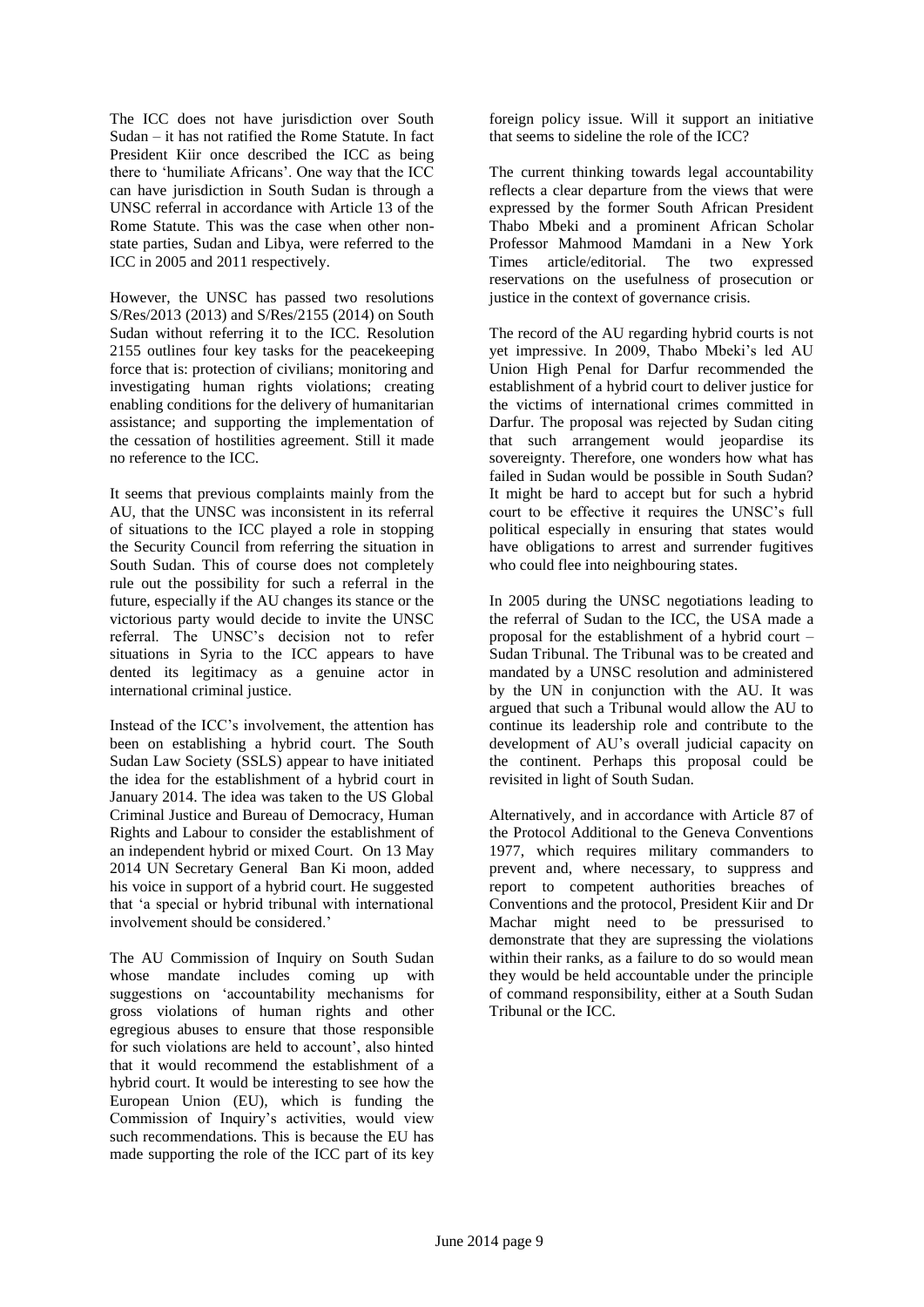# **SELECTED NEW PUBLICATIONS Compiled by: Alette Smeulers**

#### **BOOKS**

**Bachman, K. & T. Sparrow-Botero, P. Lamberts (2013) When justice meets politics: independence and autonomy of ad hoc international criminal tribunals, Peter Lang.**

Are the ICTY and the ICTR independent actors, who mete out fair and un-biased justice, or instruments of a new world order, which execute the will of the most powerful states? By applying process tracing and frame analysis, this book reveals the interplay between the power politics of states, the agenda setting power of international criminal tribunals and the scope of the autonomy which the tribunals, the prosecutors and judges enjoy – and how they make use of it. The book details the mechanisms that govern judicial behaviour at the ICTY and the ICTR as well as the influence of the media, non-governmental organisations, governments and international organisations on judges and prosecutors. Last but not least, it shows why and how initially controversial frames like those about the «genocide in Srebrenica» and «the Rwandan genocide» became almost undisputed notions which are hardly challenged by anyone today.

#### **Bosco, D. (2014). Rough justice: the international criminal court in a world of power politics, Oxford University Press.**

Ten years ago, in the wake of massive crimes in central Africa and the Balkans, the first permanent international criminal court was established in The Hague despite resistance from some of the world's most powerful states. In the past decade, the court has grown from a few staff in an empty building to a bustling institution with more than a thousand lawyers, investigators, and administrators from around the world. Despite its growth and the backing of more than 120 nations, the ICC is still struggling to assert itself in often turbulent political crises.

The ICC is generally autonomous in its ability to select cases and investigate crimes, but it is ultimately dependent on sovereign states, and particularly on the world's leading powers. These states can provide the diplomatic, economic and military clout the court often needs to get cooperation-and to arrest suspects. But states don't expend precious political capital lightly, and the court has often struggled to get the help it needs. When their interests are most affected, moreover, powerful states usually want the court to keep its

distance. Directly and indirectly, they make their preferences known in The Hague.

*Rough Justice* grapples with the court's basic dilemma: designed to be apolitical, it requires the support of politicians who pursue national interests and answer to domestic audiences. Through a sharp analysis of the dynamics at work behind the scenes, Bosco assesses the ways in which powerful states have shaped the court's effort to transform the vision of international justice into reality. This will be the definitive account of the Court and its uneven progress toward advancing accountability around the world.

#### **Checkel, J.T. (ed) (2013). Transnational dynamics of civil war, Cambridge University Press.**

Civil wars are the dominant form of violence in the contemporary international system, yet they are anything but local affairs. This book explores the border-crossing features of such wars by bringing together insights from international relations theory, sociology, and transnational politics with a rich comparative-quantitative literature. It highlights the causal mechanisms – framing, resource mobilization, socialization, among others – that link the international and transnational to the local, emphasizing the methods required to measure them. Contributors examine specific mechanisms leading to particular outcomes in civil conflicts ranging from Chechnya, to Afghanistan, to Sudan, to Turkey. Transnational Dynamics of Civil War thus provides a significant contribution to debates motivating the broader move to mechanism-based forms of explanation, and will engage students and researchers of international relations, comparative politics, and conflict processes.

#### **Clapham, A. & P. Gaeta (2014). The Oxford Handbook of International Law in armed conflict, Oxford: Oxford University Press.**

Which human rights violations or war crimes allegations result in exclusion from the refugee regime? What human rights protections apply to someone declared an unlawful combatant? Which human rights obligations apply to the actions of armed forces acting abroad? Over the past ten years the content and application of international law in armed conflict has changed dramatically. An authoritative and comprehensive study of the role of international law in armed conflicts, this Oxford Handbook engages in a broad analysis of international humanitarian law, human rights law, refugee law, international criminal law, environmental law, and the law on the use of force. With an international group of expert contributors,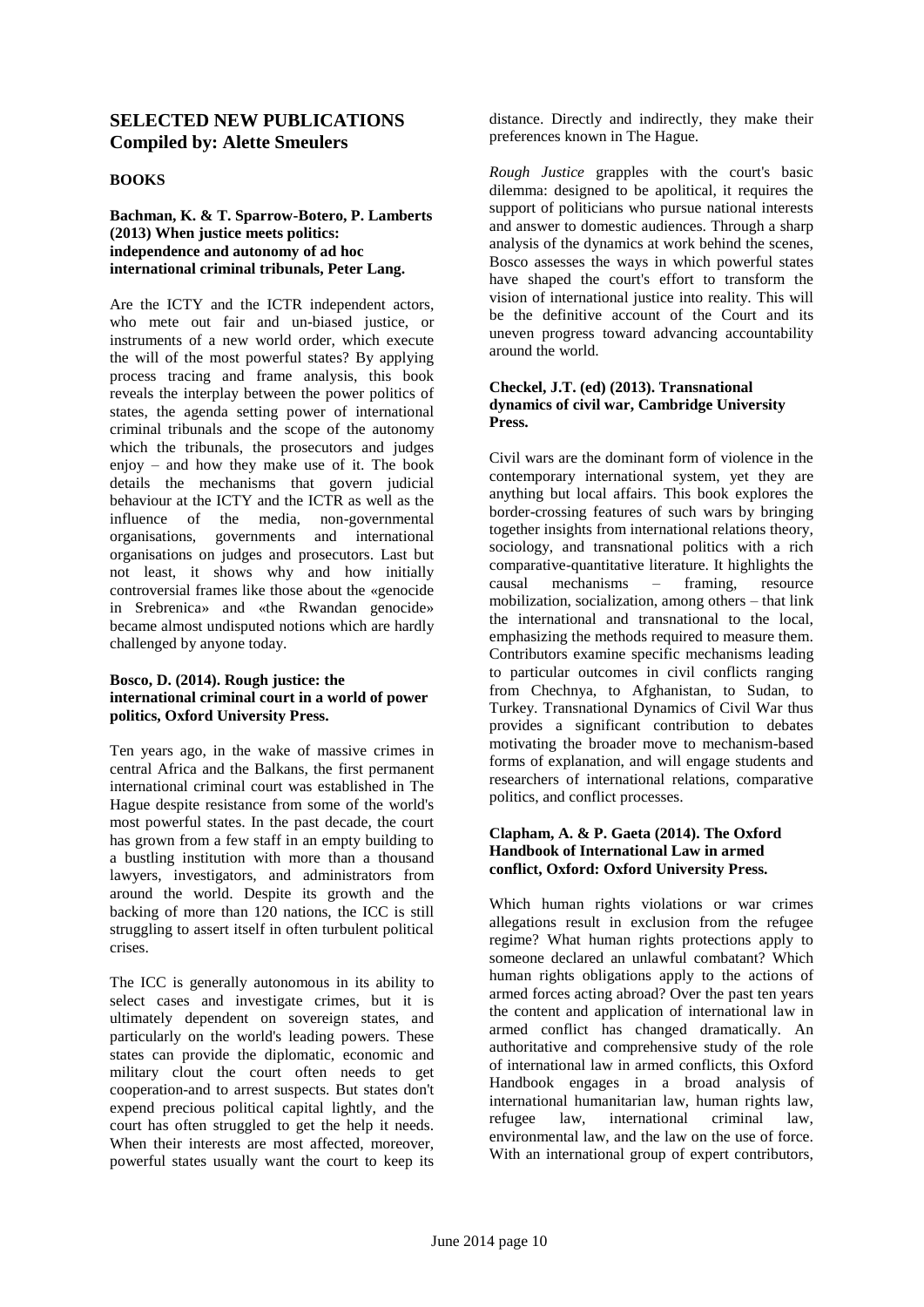this book has a global, multi-disciplinary perspective on the place of law in war.

The Handbook consists of 35 Chapters in seven parts. Part A provides the historical background and sets out some of the contemporary challenges. Part B considers the relevant sources of international law. Part C describes the different legal regimes: land warfare, air war fare, maritime warfare, the law of occupation, the law applicable to peace operations, and the law of neutrality. Part D introduces crucial concepts in international humanitarian law: weapons and the concepts of superfluous injury and unnecessary suffering, the principle of distinction, proportionality, genocide and crimes against humanity, grave breaches and war crimes, and internal armed conflict. Part E looks at fundamental rights: the right to life, the prohibition on torture, the right to fair trial, economic, social and cultural rights, the protection of the environment, the protection of cultural property, the human rights of the members of the armed forces, and the protection of children. Part F covers important issues such as: the use of force, terrorism, unlawful combatants, the application of human rights in times of armed conflict, refugee law, and the issues of gender in times of armed conflict. Part G deals with accountability issues including those related to private security companies and armed groups, as well as questions of state responsibility brought before national courts and issues related to transitional justice.

#### **Grünfeld, F. & W.N. Vermeulen (2014). Failure to prevent gross human rights violations in Darfur – warning to and responses by international decision makers, Martinus Nijhoff/Brill.**

The book looks at the role of states and international organisations in their attempts to prevent the genocide in Darfur (2003-2005); from early warning to limited action in the field of humanitarian assistance, mediation, sanctions and peace-keeping. The book uses several theories to explain how decision-making led to the (absence) of international responses.

#### **Hinton, A.L., T. La Pointe, D. Irvin-Erickson (2014). Hidden genocide: power, knowledge, memory, Rutgers university Press.**

Why are some genocides prominently remembered while others are ignored, hidden, or denied? Consider the Turkish campaign denying the Armenian genocide, followed by the Armenian movement to recognize the violence. Similar movements are building to acknowledge other genocides that have long remained out of sight in the media, such as those against the Circassians,

Greeks, Assyrians, the indigenous peoples in the Americas and Australia, and the violence that was the precursor to and the aftermath of the Holocaust. The contributors to this collection look at these cases and others from a variety of perspectives. These essays cover the extent to which our biases, our ways of knowing, our patterns of definition, our assumptions about truth, and our processes of remembering and forgetting as well as the characteristics of generational transmission, the structures of power and state ideology, and diaspora have played a role in hiding some events and not others. Noteworthy among the collection's coverage is whether the trade in African slaves was a form of genocide and a discussion not only of Hutus brutalizing Tutsi victims in Rwanda, but of the execution of moderate Hutus as well.

#### **Jalloh, C.C. (2014). The Sierra Leone Special Court and its legacy: the impact for Africa and international criminal law, Cambridge University Press.**

The SCSL is the third modern international criminal tribunal supported by the United Nations and the first to be situated where the crimes were committed. This timely, important, and comprehensive book is the first to critically assess the impact and legacy of the SCSL for Africa and international criminal law. The collection, containing 37 original chapters from leading scholars and respected practitioners with inside knowledge of the tribunal, analyses cutting-edge and controversial issues with implications for international criminal law and transitional justice. These include joint criminal enterprise; the novel crime against humanity of forced marriage; the war crime prohibiting enlisting and using child soldiers in the first court to prosecute that offense; the prosecution of the war crime of attacks against United Nations peacekeepers in the first tribunal where this offense was prosecuted; the tension between truth commissions and criminal trials in the first country to simultaneously have the two; and the questions of whether it is permissible under international law for states to unilaterally confer blanket amnesties to local perpetrators of universally condemned international crimes, whether the immunities enjoyed by an incumbent head of a third state bars his prosecution before an ad hoc treaty-based international criminal court, and whether such courts may be funded by donations from states without compromising judicial independence.

#### **Farrell, M. (2013) The prohibition of torture in exceptional circumstances, Cambridge University Press.**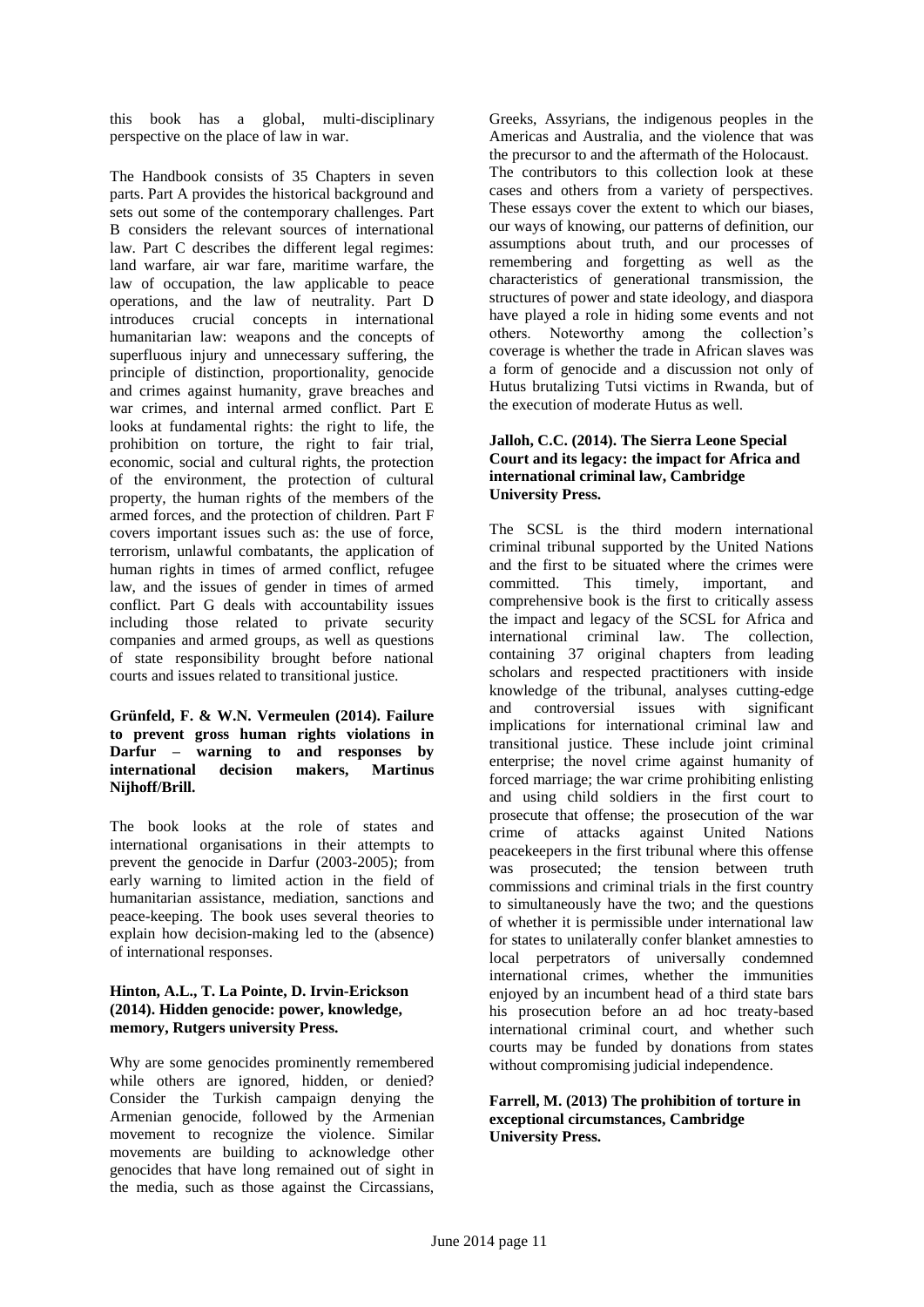Can torture be justified in exceptional circumstances? In this timely work, Michelle Farrell asks how and why this question has become such a central debate. She argues that the ticking bomb scenario is a fiction which blinds us to the reality of torture and investigates what it is that that scenario fails to represent. Farrell aims to reframe how we think about torture, and critically reflects on the historical and contemporary approaches to its use in exceptional situations. She demonstrates how torture, from its use in Algeria to the 'War on Terror', has been misrepresented, and appraises the legalist, extra-legalist and absolutist assessments of exception to the torture prohibition. Employing Giorgio Agamben's theory of the state of exception as a foil, Farrell deconstructs these approaches and goes on to propose her own theory of exceptional torture.

#### **De Lint, W., M. Marmo & N. Chazal (2014). Criminal justice in international society, Routledge.**

This book adopts a critical criminological approach to analyse the production, representation and role of crime in the emerging international order. It analyses the role of power and its influence on the dynamics of criminalization at an international level, facilitating an examination of the geopolitics of international criminal justice. Such an approach to crime is well-developed in domestic criminology; however, this critical approach is yet to be used to explore the relationship between power, crime and justice in an international setting. This book brings together contrasting opinions on how courts, prosecutors, judges, NGOs, and other bodies act to reflexively produce the social reality of international justice. In doing this, it bridges the gaps between the fields of sociology, criminology, international relations, political science, and international law to explore the problems and prospects of international criminal justice and illustrate the role of crime and criminalization in a complex, evolving, and contested international society.

#### **Kaitesi, Usta (2014). Genocidal gender and sexual violence – the legacy of the ICTR, Rwanda's ordinary courts and gacaca courts, Antwerp: Intersentia.**

*Genocidal Gender and Sexual Violence* tackles an important and highly topical issue. The author examines how the experiences of victims of genocidal gender and sexual violence have been addressed on a theoretical and practical level. This study investigates the contribution of feminist legal theories in naming and addressing gender and sexual violence. It questions the legacy of the ICTR and Rwanda's domestic judicial initiatives from the

perspective of the complex realities of victims' experiences.

The research central focus is the question whether the genocidal character of gender and sexual violence in the case of Rwanda has been theorised and judged as such. The author's training for Inyangamugayo – gacaca judges – contributes to a wider understanding of the complexity of victims' experiences. This complex reality is further elaborated on and explored practically through an analysis of the legacy of post-genocide judicial mechanisms for Rwanda in naming and condemning genocidal gender and sexual violence.

#### **Ruvebana, Etienne (2014). Prevention of Genocide under International Law. University of Groningen.**

Genocide is the crime of crimes which shocks the conscience of mankind because of the unspeakable damages and pain it causes. This study investigates the topic of prevention of genocide under international law, and more in particular the extent of the obligation to prevent genocide under the Genocide Convention and customary international law. In the recent scholarly debates on this topic, the focus has been on intervention at stages when genocide is about to be committed or is being committed, ignoring prevention at early stages. Yet, the author argues, prevention at early stages seems to be required in order to effectively reduce risks of genocide.

This research puts forward a distinction between primary, secondary and tertiary levels of prevention and analyses and applies the obligation to prevent genocide by states and the UN within that temporal structure of prevention. This book contributes to the clarification of the legal obligation to prevent genocide by filling it with concrete international legal means to be taken by states and the UN at each level, and by suggesting improvements which include the creation of national and international institutions to actively promote and monitor the prevention of genocide.

#### **Vermeulen, G. & E. de Wree, Offender reintegration and rehabilitation as a component of international criminal justice? Available at: <https://biblio.ugent.be/record/4253260>**

Historically, little attention was paid to the execution of sentences passed at the level of international courts and tribunals. Capital punishment was still used, and custodial sanctions were imposed in the relevant states. It was not until the 1990s, with the creation of the ad hoc tribunals, that the execution of sentences also became a task for international tribunals, in cooperation with, and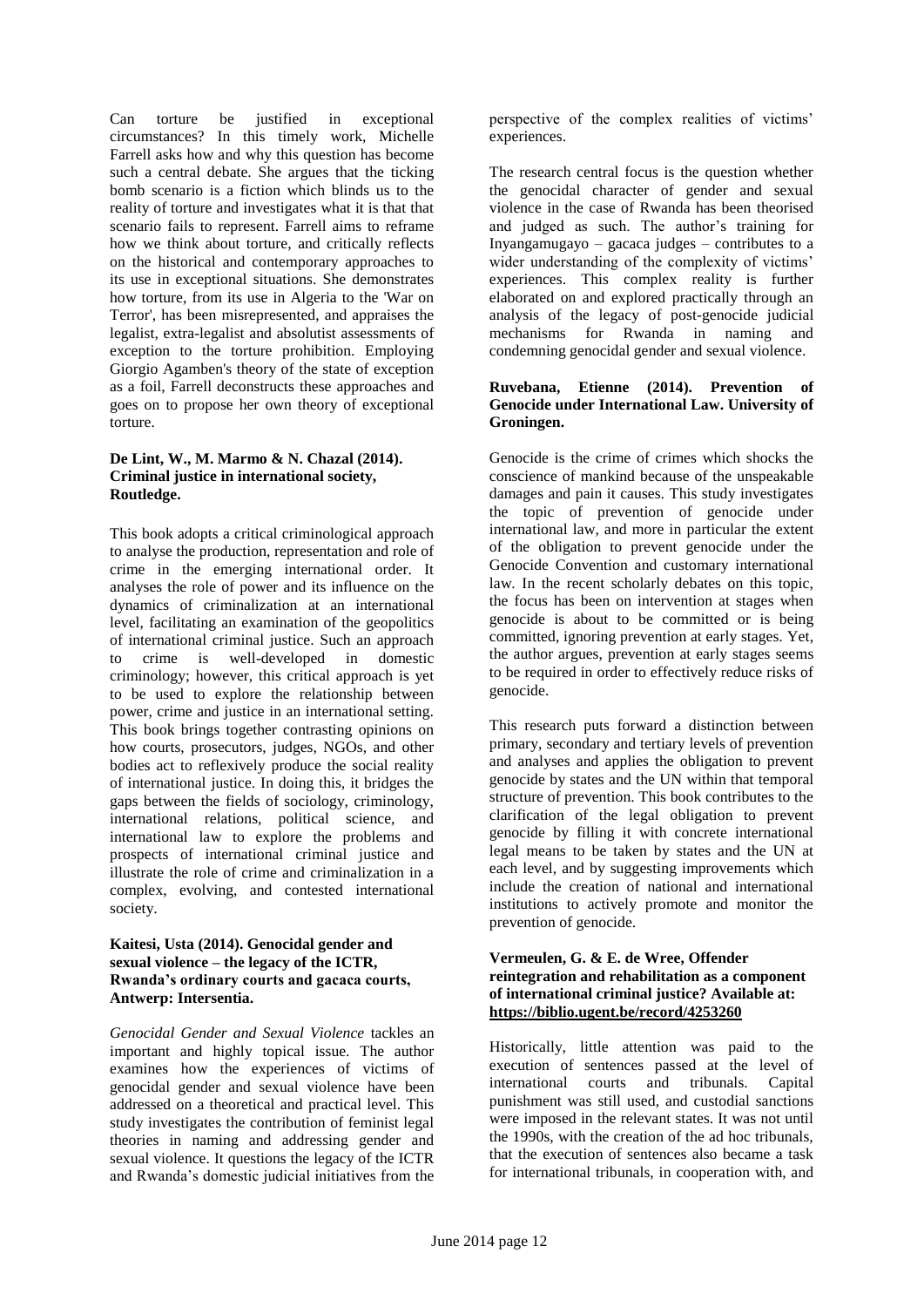by means of transferring the sentenced person to, a state which had committed itself to executing the sentence. The basic principles of these vertical transfer, or execution of sentence, procedures, as is also the case at the level of the ICC, are characterized by a system logic, with a limited role for the sentenced person. Nonetheless, minimal human rights and international standards for the execution of sentences (as agreed upon at the level of the UN) are respected.

The authors investigate if and to what extent the interests of the sentenced person could be better pursued and enhanced during vertical procedures for the execution of sentences; they therefore take a clear-cut rehabilitation and social integration perspective. Given the dominant representation of EU member states among states willing to execute sentences passed by international tribunals and courts, the authors moreover wonder whether practice should not evolve towards reflecting the obligatory compliance of these states with, besides the UN standards, additional (sometimes wider, more precise and higher) Council of Europe and EU standards. This would be reflected in the policies of the tribunals and courts (especially the ICC) relating to the conclusion of sentence execution agreements with states, as well as in the actual casebased decisions in which particular sentence execution states are chosen. The authors further plead for the conclusion of a bilateral EU-ICC agreement on the execution of sentences, since this would constitute an important contribution to international justice, and one that is likely to make the reintegration and rehabilitation of offenders (a greater) part of it.

#### **Waters, T.W. (2014). The Milosevic Trial: an autopsy, Oxford University Press.**

*The Milosevic Trial - An Autopsy* provides a crossdisciplinary examination of the most controversial war crimes trial of the modern era and its contested legacy for the growing fields of international criminal law and post-conflict justice.

The international trial of Slobodan Milosevic, who presided over the violent collapse of Yugoslavia, was already among the longest war crimes trials when Milosevic died in 2006. Yet precisely because it ended without judgment, its significance and legacy are specially contested. The contributors to this volume, including trial participants, area specialists, and international law scholars bring a variety of perspectives as they examine the meaning of the trial's termination and its implications for post-conflict justice. The book's approach is intensively cross-disciplinary, weighing the implications for law, politics, and society that modern war crimes trials create.

The time for such an examination is fitting, with the imminent closing of the Yugoslav war crimes tribunal and rising debates over its legacy, as well as the 20th anniversary of the outbreak of the Yugoslav conflict. *The Milosevic Trial - An Autopsy* brings thought-provoking insights into the impact of war crimes trials on post-conflict justice.

#### **Zarkov, D. & M. Glasius (eds.) Narratives of justice in and out of the courtroom – former Yugoslavia and beyond, Springer**

This volume considers the dynamic relations between the contemporary practices of international criminal tribunals and the ways in which competing histories and discourses of war, violence and justice are re-imagined and re-constructed in the former Yugoslavia and beyond. There are three innovative aspects of the book. The first is the focus on narratives of justice and their production, the second is its comparative perspective, and the third is its multidisciplinary angle.

While legal scholars have tended to analyse transitional justice and the international criminal tribunals in terms of their success or failure in establishing the facts of war crimes, this volume goes beyond a 'score-card' approach. It investigates how the courts create a symbolic space within which competing narratives of crimes, perpetrators and victims are produced, circulated and contested. It analyses how international criminal law and the courts gather, and in turn produce, knowledge about societies in war, their histories and identities, and their relation to the wider world.

It then proceeds to analyse how this knowledge corresponds to the discourses and practices within these societies. The volume situates narratives of transitional justice both within specific national spaces – such as Serbia, Bosnia and the Netherlands – and beyond them, in the international context of the practices of transitional justice institutions. In this way, this collection considers experiences from other times (the Nuremberg Tribunal) and other countries (Rwanda, Sierra Leone and Liberia) to offer a sounding board for re-thinking the meanings of transitional justice and its institutions within former Yugoslavia.

Finally, the book frames all of those narratives and experiences within the global dynamics of mediated communication, where media practices are as important as practices of law, and where personal testimonies, expert knowledge, and visual images compete in establishing, and contesting, not just the facts of the crimes but also the meanings of those facts.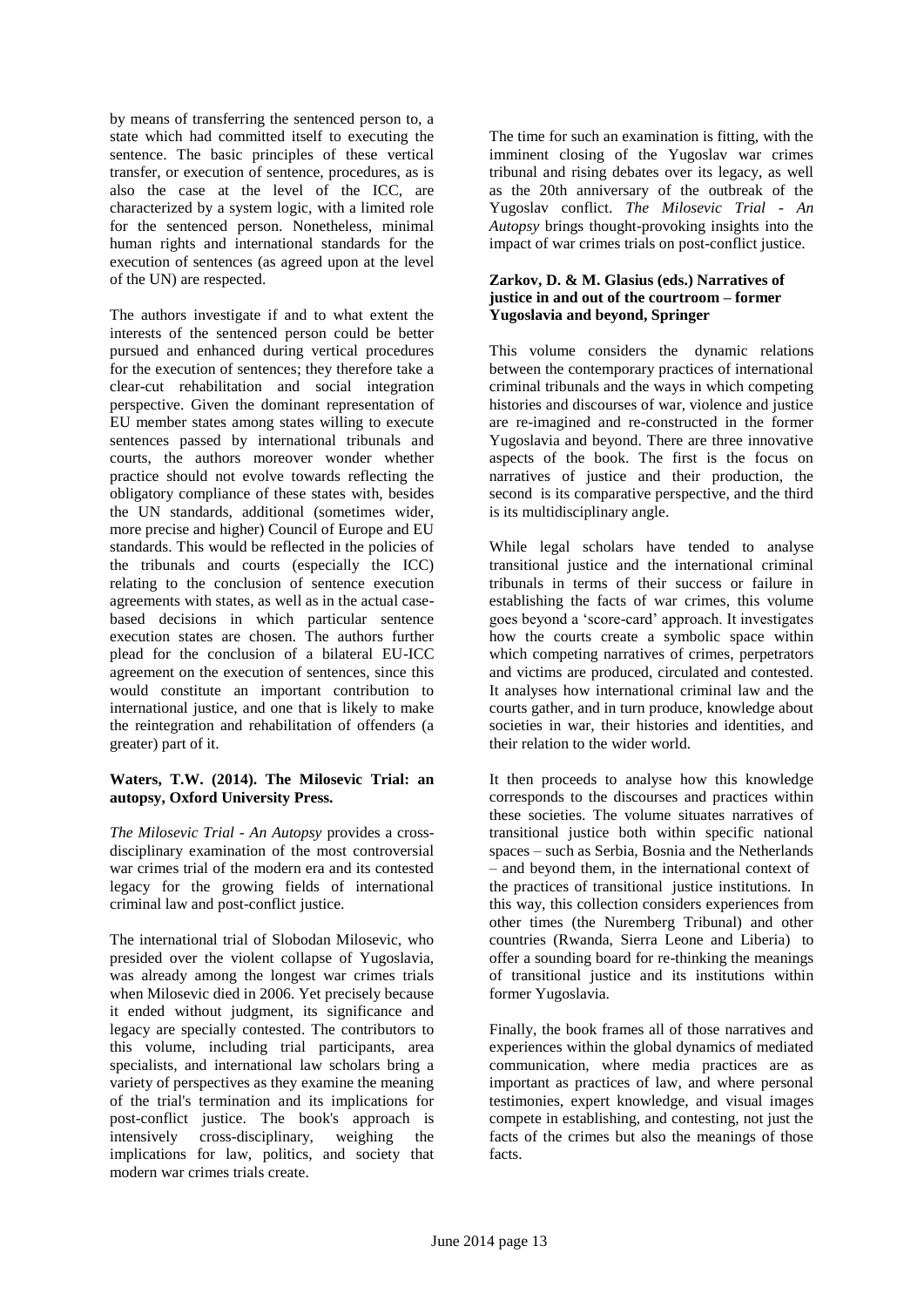These original aspects of this book make it an excellent resource for researchers in law, social science and humanities, for those interested in the former Yugoslavia, and for human rights activists and transitional justice practitioners.

#### **Zawati, H.M. (2014). Fair labelling and the dilemma of prosecuting gender-based crimes at the International Criminal tribunals, Oxford University Press.**

The first legal analysis to focus on the dilemma of prosecuting and punishing wartime gender-based crimes in the statutory laws of the international criminal tribunals and the ICC in the context of fair labelling. Provides a clear legal argument, theoretical structure, and carefully articulated points about the principle of fair labelling and its significance. Discusses the concept of proportionality between crime and punishment to enable judicial bodies to deliver consistent verdicts and punishments. Contains an extensive selected bibliography to help the reader easily refer to the fundamental sources of arguments, and to foster further research.

#### **ARTICLES AND BOOKS**

Ahram, A. (2014). The role of state-sponsored militias in Genocide, Terrorism and political violence

Bensel, T. ten (2014). Framing in the making: the evolution of sex offender motivation in Sierra Leone, International Criminal Justice Review.

Buhaug, H. &J.S. Leby & H.Urdal (2014) 50 years of peace research: an introduction to the journal of peace research anniversary special issue, Journal of Peace Research 51 (2), 139-144.

Buckley-Zistel, S. & S. Schäfer (eds.) (2014). Memorials in times of transition, Antwerp: Intersentia.

Chadefaux, T. (2014). Early warning signals for war in the news, Journal of Peace Research 51, 5-18.

Denny, E.K. & B.F. Walter (2014). Ethnicity and civil war, *Journal of Peace Research* 51 (2).

Eyerman, R. , J.C. Alexander and E.B. Breese (eds.) (2013). Narrating trauma: on the impact of collective suffering, Paradigm Publishers.

Fabbrini, F. (2014). The European Court of Human Rights: extraordinary renditions and the right to the truth: ensuring accountability for gross human rights violations, Human Rights Law Review 14(1).

Gleditsch, K.S., N.W. Metternich, A. Ruggeri (2014). Data and progress in peace and conflict research, Journal of Peace Research 51 (2), 139-144

Gleditsch, N.P., J. Nordkvelle & H. Strand (2014). Peace research – just the study of war, Journal of Peace Research 51 (2).

Gutierrez Sanin, E. & E.J. Wood (2014). Ideology in civil war:instrumental adoption and beyond, Journal of Peace Research 51 (2).

Harrendorf, S (2014). How can criminology contribute to an explanation of international crimes? Journal of International Criminal Justice.

Hazen, J.M. (2013). *What rebels want – resources and supply networks in wartime*, Ithaca: Cornell University Press.

Jeffery, R. (2014). Beyond repair? Collective and moral reparations at the Khmer Rouge Trial, Journal of Human Rights 13 (1), 103-119.

Jenkins, C. & M. du Plessis (eds.) (2014). Law, nation-building & transformation, Antwerp: Intersentia.

Johnson, K. et al. (2014). A national populationbased assessment of 2007-2008 election-related violence in Kenya, BioMed Central – open access publisher:

[http://www.conflictandhealth.com/content/pdf/1752](http://www.conflictandhealth.com/content/pdf/1752-1505-8-2.pdf) [-1505-8-2.pdf](http://www.conflictandhealth.com/content/pdf/1752-1505-8-2.pdf)

Kaldor, M. & I. Rangelov (eds.) (2014). Handbook of global security policy, Wiley-Blackwell.

Koubi, V., G. Spilker, T. Böhmelt, T. Bernauer (2014). Do natural resources matter for interstate and intrastate armed conflict? Journal of peace research 51 (2), 139-144.

Kuwert, P., H. Glaesner, S. Eichhorn, E. Grundke, R.H. Pietrzak, H.J. Freyberger, T. Klauer (2014). Long-term effects of conflict-related sexual violence compared with non-sexual trauma in female world war II survivors: a matched pairs study, Arch. Sex Behav.

Lawry, L. A.M. de Brouwer, A. Smeulers, J.C. Rosa, M. Kisielewski, K. Johnson, J. Scott & J. Wieczorek (2014). The use of population-based surveys for prosecutions at the International Criminal Court: a case study of Democratic Republic of Congo, *International Criminal Justice Review*. Available on-line: <http://icj.sagepub.com/content/early/recent>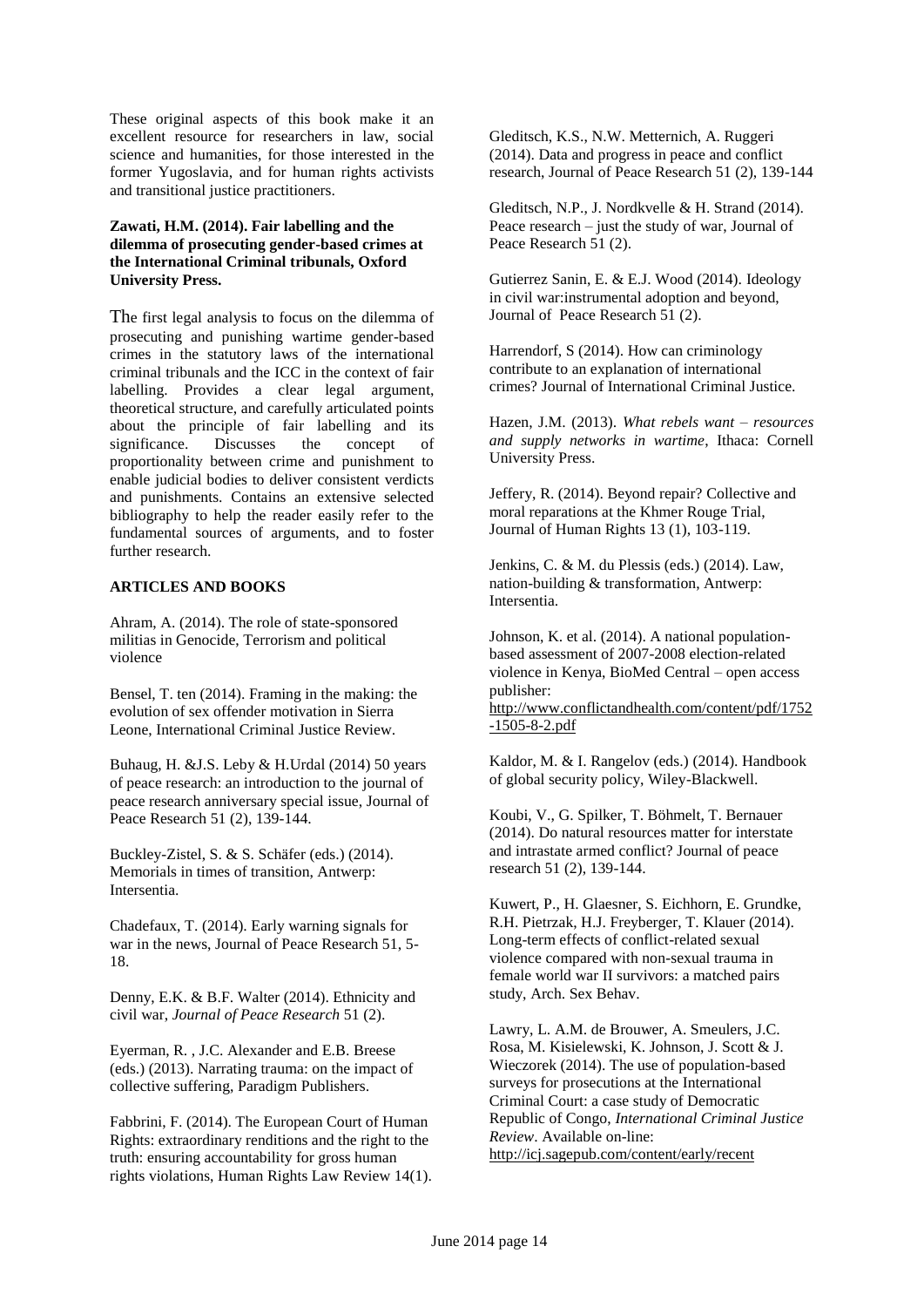McLoughlin, S. (2014) Reconceptualizing mass atrocity prevention: understanding risk and resilience in Zambia, International Journal of Politics, culture and Society.

Marks, Z. (2014). Sexual violence in Sierra Leone's civil war: Virgination, rape and marriage, African Affairs 113 (450), 45-66.

Medina, C. (2013). The American Convention on human rights, Antwerp: Intersentia.

Mueller, S.D. (2014). Kenya and the International Criminal Court (ICC): Politics, the election and the law, Journal of Eastern African Studies 8(1), 25-42.

Nelaeva, G. & S.Y. Marochkin (2013). Lawmaking capacity of international tribunals (in the tribunal for the former Yugoslavia Jurisprudence, Tyumen State university herald law 3, p. 116-123.

Oloya, O. (2013*). Child to soldier – Stories from Joseph Kony's Lord's Resistance Army*, Toronto: University of Toronto Press.

Onderco, M., B. Hola & S. Ruiter (2013). Testing detachment of international criminal trials: empirical evidence from the ICTY, Transnational Legal theory 4 (3), pp. 396-418.

Porter, T.E. (2013). Hitler's forgotten genocides: the fate of Soviet powers, Elon Law Review 5, 359- 387.

Romano, C., K. Alter & Y. Shany (eds.) (2014). The Oxford Handbook of international adjudication, Oxford University Press.

Roth, M., F. Neuner, T. Elbert (2014). Transgenerational consequences of PTSD: risk factors for the mental health of children whose mothers have been exposed to the Rwandan genocide, International Journal of Mental health systems.

Rugema, L., I. Mogren, J. Ntaganira, K. Gunilla (2013). Traumatic episodes experienced during the genocide period in Rwanda influence life circumstances in young men and women 17 years later, BMC Public health.

Ryngaert, C. & M. Noortrman (2013). Human security and international law: the challenge of nonstate actors, Intersentia.

Seiberth, C. (2013). Private military and security companies in international law, Antwerp: Intersentia

Shelton, A.M. & S.M. Stojek, P.L. Sullivan (2013). What do we know about civil war outcomes? International studies review 15(4).

Shenhav, Y. (2013). Beyond 'instrumental rationality': Lord Cromer and the imperial roots of Eichmann's bureaucracy, Journal of Genocide Research.

Smith, I.L. (2014) conflict management in the Central African republic: making genocide prevention work, African Security Review.

Srinivasan, S. (2014). Negotiating violence: Sudan's peacemakers and the war in Darfur, African Affairs 113 (450), 24-44.

Stewart, C. (2013). The enemy is among us: media images of police in South Africa during the transition from Apartheid to democracy, International Criminal Justice Review 23, 333-356.

Tochilovsky, V. (2014). The law and jurisprudence of the international criminal tribunals and courts – procedure and human rights aspects, Antwerp: Intersentia.

Wallensteen, P. & I. Svensson (2014). Talking peace – international mediation in armed conflicts, Journal of peace research 51 (2).

Wemmers, J.A. & A. Manirabona (2014). Regaining trust: The importance of justice for victims of crimes against humanity, International Review of Victimology 20(1), 101-109.

Wouters, N. (ed.) (2014). Transitional justice and memory in Europe (1945-2013), Antwerp: Intersentia.

# **JOURNALS**

#### **Genocide Studies and Prevention (2014).**

The journal is now a free and open access journal: [http://scholarcommons.usf.edu/gsp/?goback=%2Eg](http://scholarcommons.usf.edu/gsp/?goback=%2Egde_4040739_member_5809202844892418048#%21) de<sup>4040739</sup> member 5809202844892418048#%2 [1](http://scholarcommons.usf.edu/gsp/?goback=%2Egde_4040739_member_5809202844892418048#%21)

The international journal of transitional justice: Vol 8 (1) – March 2014: <http://ijtj.oxfordjournals.org/content/current>

# **NEW JOURNAL**

#### **Launch of a new journal – Genocide Studies International**

The International Institute for Genocide and Human Rights Studies (A Division of the Zoryan Institute)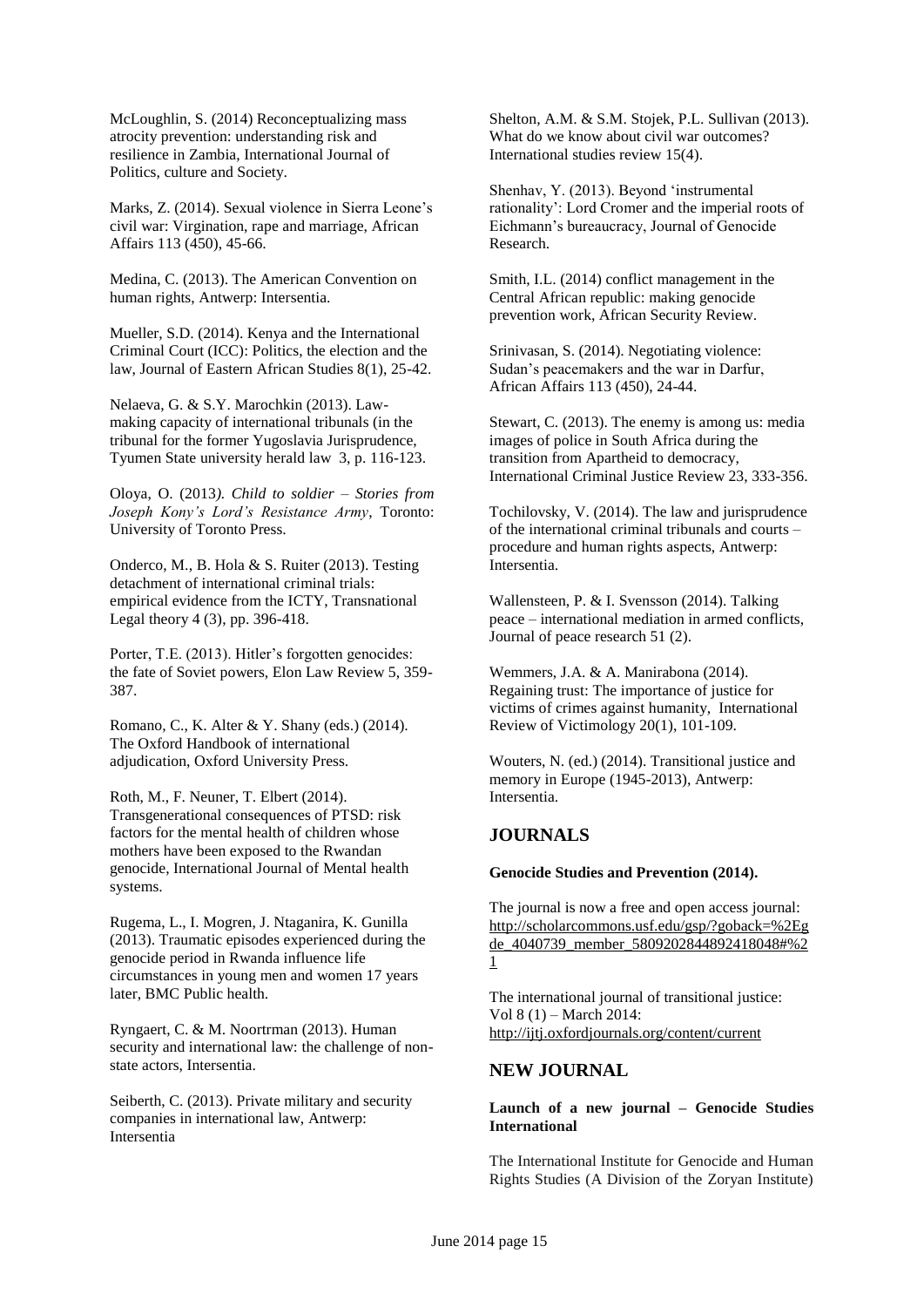and the University of Toronto Press are pleased to announce the launch of a new journal, *Genocide Studies International*. The journal is led by a talented and experienced team of editors - Maureen Hiebert, Herbert Hirsch, Roger W. Smith, and Henry Theriault.

In keeping with the objectives of the International Institute for Genocide and Human Rights Studies to raise awareness by being a bridge between academia and civil society, as well as policymakers, *Genocide Studies International* (*GSI*) is a journal devoted to innovative research, analysis and information. *GSI* is a forum for the academic study and understanding of the phenomena of genocide and the gross violation of human rights and various approaches to preventing them. It strives to raise awareness of the necessity of genocide prevention and the promotion of universal human rights. It serves as a critical voice for analysing governmental and supra-governmental efforts in the prevention of genocide. This peer-reviewed journal is interdisciplinary and comparative in nature. It welcomes submissions on individual case studies. thematic approaches, and policy analyses that relate to the history, causes, impact, aftermath, and all other aspects of genocide."

*Genocide Studies International*, the official journal of the International Institute for Genocide and Human Rights Studies, will be available in print and online beginning in March 2014. The first issue will deal with "The Failure of Prevention," focusing on Sudan – Darfur, the Nuba Mountains crisis – and on the politics of prevention or the lack thereof.

# **MISCELLANEOUS**

# **International State Crime Initiative**

Coordinated by its Directors, Penny Green and Tony Ward, the International State Crime Initiative (ISCI, statecrime.org) is a cross-disciplinary research centre based in London, UK. Established October 2009, our team incorporates backgrounds in law, criminology, and the social sciences. We aim to introduce new perspectives to the field of human rights research, which has traditionally been focussed on legal theory and mechanisms, but today exists as an intersection of academic fields. ISCI is a community of scholars working to further our understanding of state crime.

By state crime we mean state organisational deviance resulting in human rights violations. This includes crimes committed, instigated, or condoned by state agencies or by non-state entities that control substantial territory. ISCI takes the term 'crime' to include all violations of human rights that are 'deviant' in the sense that they infringe

some socially recognised norm. The concept of state crime includes but extends beyond legal categories of human rights abuse and international crime. Our focus is on victims as key actors in defining, exposing and challenging state violence and corruption.

The Initiative draws on its Fellows and Friends in devising its activities and research projects and provides an interdisciplinary forum for research, reportage and debate. Through both empirical and theoretical enquiry we aim to connect rigorous research with emancipatory activism. ISCI is institutionally supported by Queen Mary, University of London and is partnered with Harvard University, the University of Hull and the University of Ulster.

In 2011, Prof Penny Green and Dr Tony Ward were awarded an ESRC Standard Grant of GB£830,000 for a 3-year project entitled: 'Resisting State Crime: A Comparative Study of Civil Society' (RES-062- 23-3144). The award enabled ISCI to recruit two Postdoctoral Research Fellows, Dr Thomas MacManus and Dr Ian Patel, and a Research & Policy Manager, Alicia de la Cour Venning. The project investigates the role of civil society organisations in defining, censuring and resisting criminal acts committed, instigated or condoned by state agencies. It is a cross-cultural study which focuses on countries which are all undergoing processes of reconstruction following severe violent conflict, but which have very different levels of economic and political development. The study includes Burma, Colombia, Kenya, Papua New Guinea, Turkey and Tunisia.

The central aims of the study are to: 1) understand the relationship between state violence, organized non-state political and criminal violence and civil society; 2) understand the fluidity of civil society and the processes of change in its relationship to state and non-state violence; 3) understand the role of civil society in defining and censuring criminal, illegal or corrupt behaviour by state officials; and 4) explore both the structural and socio-cultural processes involved in the formation of civil society resistance.

State Crime is the first peer-reviewed, international journal that seeks to disseminate leading research on the illicit practices of states. The concept of state crime is not confined to legally recognised states but can include any authority that exerts political and military control over a substantial territory (e.g the FARC in Colombia). The journals focus is a reflection of the growing awareness within criminology that state criminality is endemic and acts as a significant barrier to security and development. Contributions from a variety of